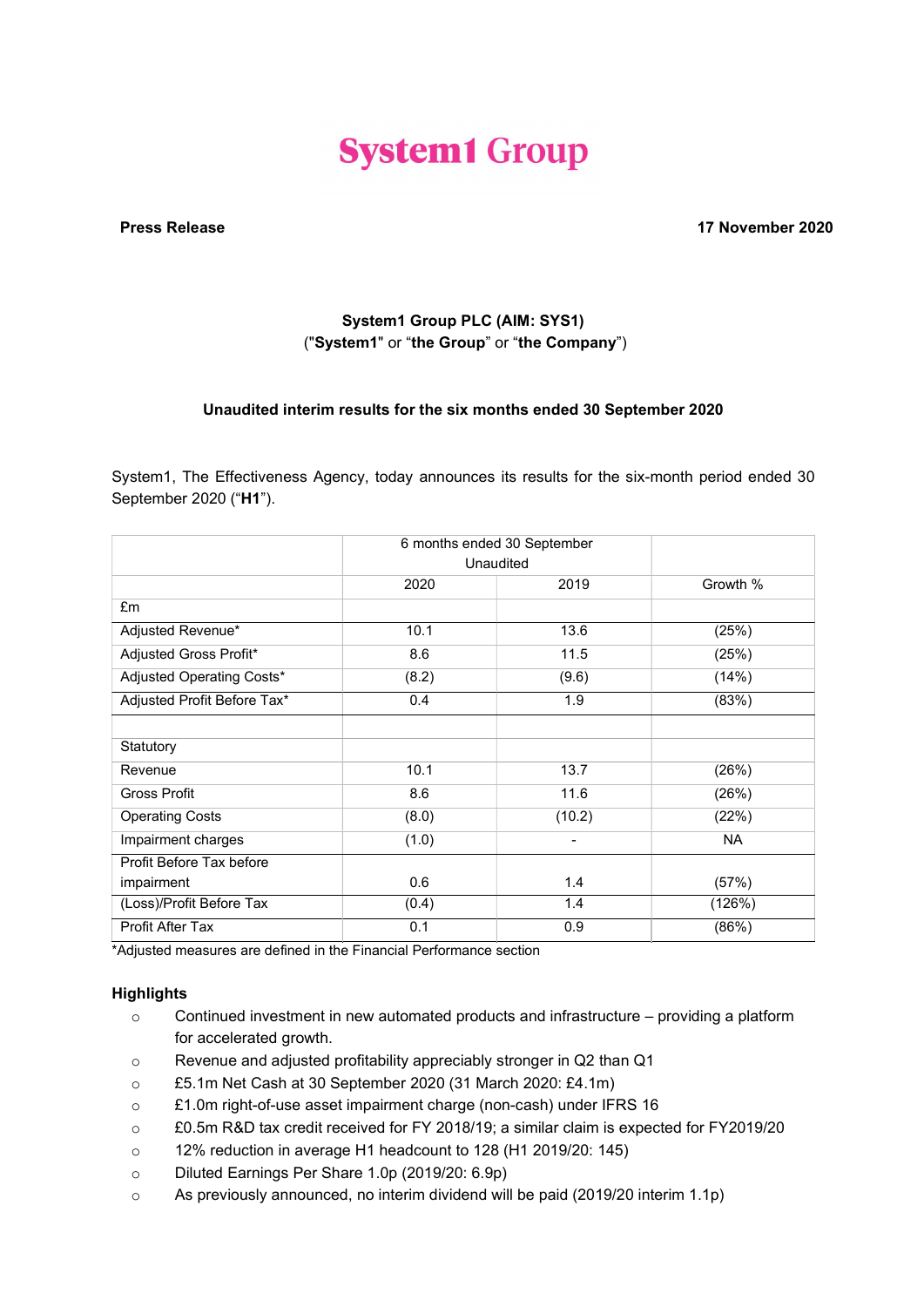#### Commenting on the Company's results, John Kearon, CEO of System1, said:

"Despite the sharp downturn in sales in the early months of the financial year, particularly in the USA, we have pursued our strategy by continuing to invest in a new generation of highly predictive, lower cost, automated products, while conserving cash through rigorous management of headcount and overhead costs. Client and market feedback give us confidence that our new products and infrastructure will provide a platform for accelerated growth over the years to come.

Revenue and adjusted profitability have recovered substantially since Q1. Our sales pipeline remains strong in the UK and is improving in the USA. These trends provide grounds for optimism. However, continued uncertainty over the medium- and longer-term impact of Covid-19 on the major economies in which System 1 operates, heightened by renewed "lock-down" measures, leads us to continue to suspend financial guidance."

The Company can be found at www.system1group.com.

The information contained within this announcement is deemed to constitute inside information as stipulated under the Market Abuse Regulations (EU) No. 596/2014. Upon the publication of this announcement, this inside information is now considered to be in the public domain.

| For further information, please contact: |                  |
|------------------------------------------|------------------|
| <b>System1 Group PLC</b>                 | +44 20 7043 1000 |
| John Kearon, Chief Executive Officer     |                  |
| Chris Willford, Chief Financial Officer  |                  |
| investorrelations@system1group.com       |                  |
| <b>Canaccord Genuity Limited</b>         | +44 20 7523 8000 |
| Simon Bridges/Andrew Potts               |                  |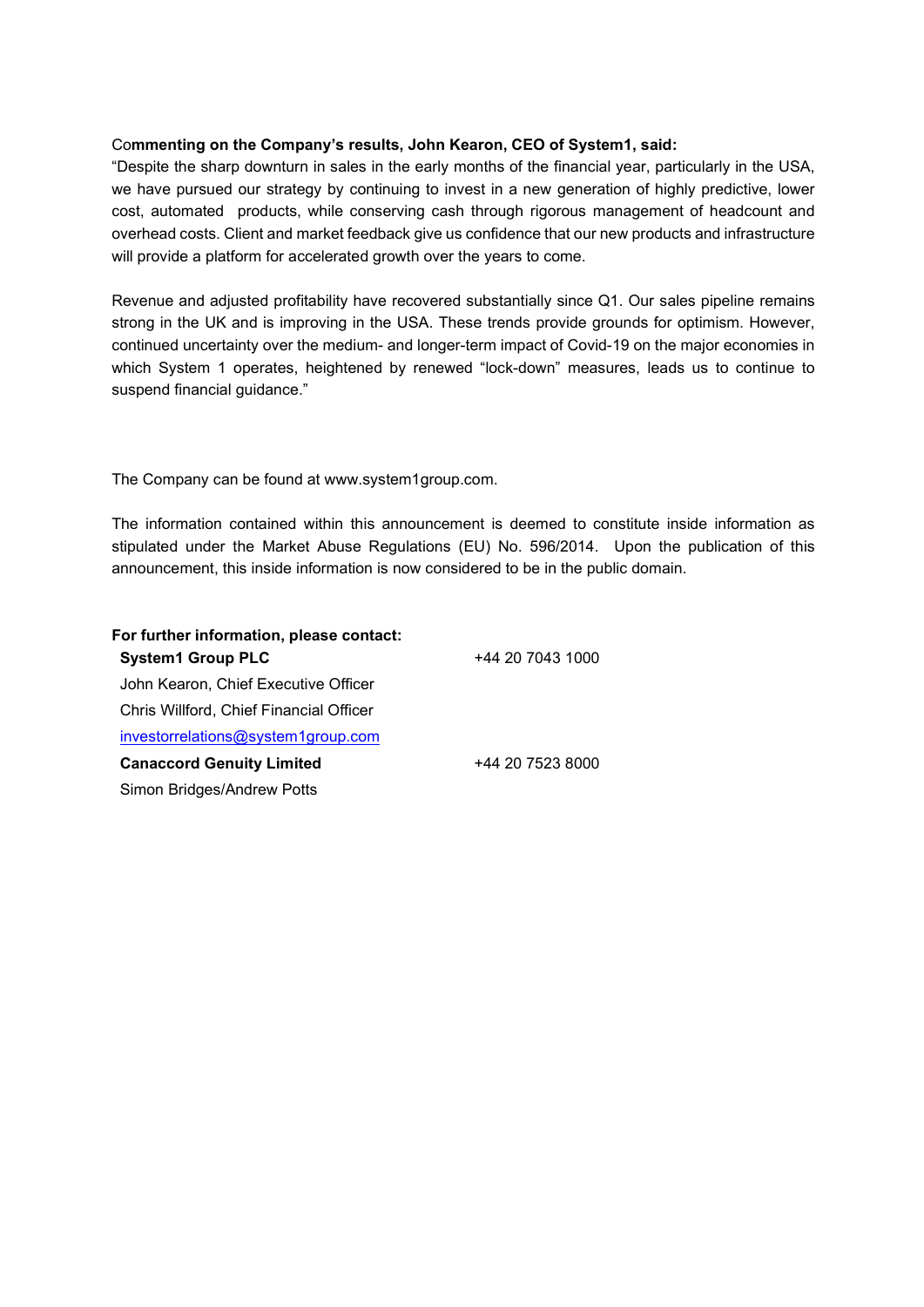#### INTERIM STATEMENT

#### Introduction

At the beginning of this financial year System1 set out to counter the effect of the Covid-19 pandemic on short-term financial results whilst positioning the business to take advantage as the situation began to improve. The reduction in revenue versus last year during H1 primarily affected Innovation products, and the Americas region in particular where Gross Profit was 50% lower. Conversely, the UK and Asia Pacific ("APAC") regions both posted double-digit increases in Gross Profit, and the high new business win-rate of our Test Your Ad predictive products meant that the Comms business proved resilient in difficult market conditions. Cost-saving measures were implemented in Q1, including our participation in a number of government-backed employment schemes. The principal objective of these measures was to neutralise the effect of reduced revenues on the Group's net cash balance, which was achieved. From June, as sales began to recover, arrangements put in place to reduce employees' hours were progressively reversed, and the partial deferral of some senior employees' salaries ended in August. In summary, the business emerged from H1 stronger than it started, with Q2 Revenue, adjusted Profit Before Tax and Net Cash well up on the preceding quarter.

#### Financial Performance

Overall, Gross Profit was disappointing in H1 with year-on-year reductions in all product groups, due in part to the impact of Covid-19 on the marketing budgets of some major clients. Despite this backdrop, the Comms and Brand product groups showed good growth in the UK and APAC, though this was offset by declines in Europe and particularly the Americas. Innovation sales were down in UK and the Americas but increased in Europe and APAC.

The Americas region, which represented half of the Group's Gross Profit last year, was particularly affected, with a £3.1m (50%) reduction in Gross Profit versus H1 last year. The region's three biggest clients from last year all continue to do business with us but with lower budgets and between them they accounted for over a third of the Americas' decline versus last year.

| Gross Profit by Product | 2020 | 2019 | Growth        |
|-------------------------|------|------|---------------|
| £m                      | H1   | H1   | $\frac{0}{0}$ |
| Comms                   | 3.5  | 3.6  | $-3%$         |
| <b>Brand</b>            | 1.3  | 1.6  | $-19%$        |
| Innovation              | 3.4  | 5.1  | $-33%$        |
| Other                   | 0.4  | 1.2  | $-67%$        |
|                         | 8.6  | 11.6 | $-26%$        |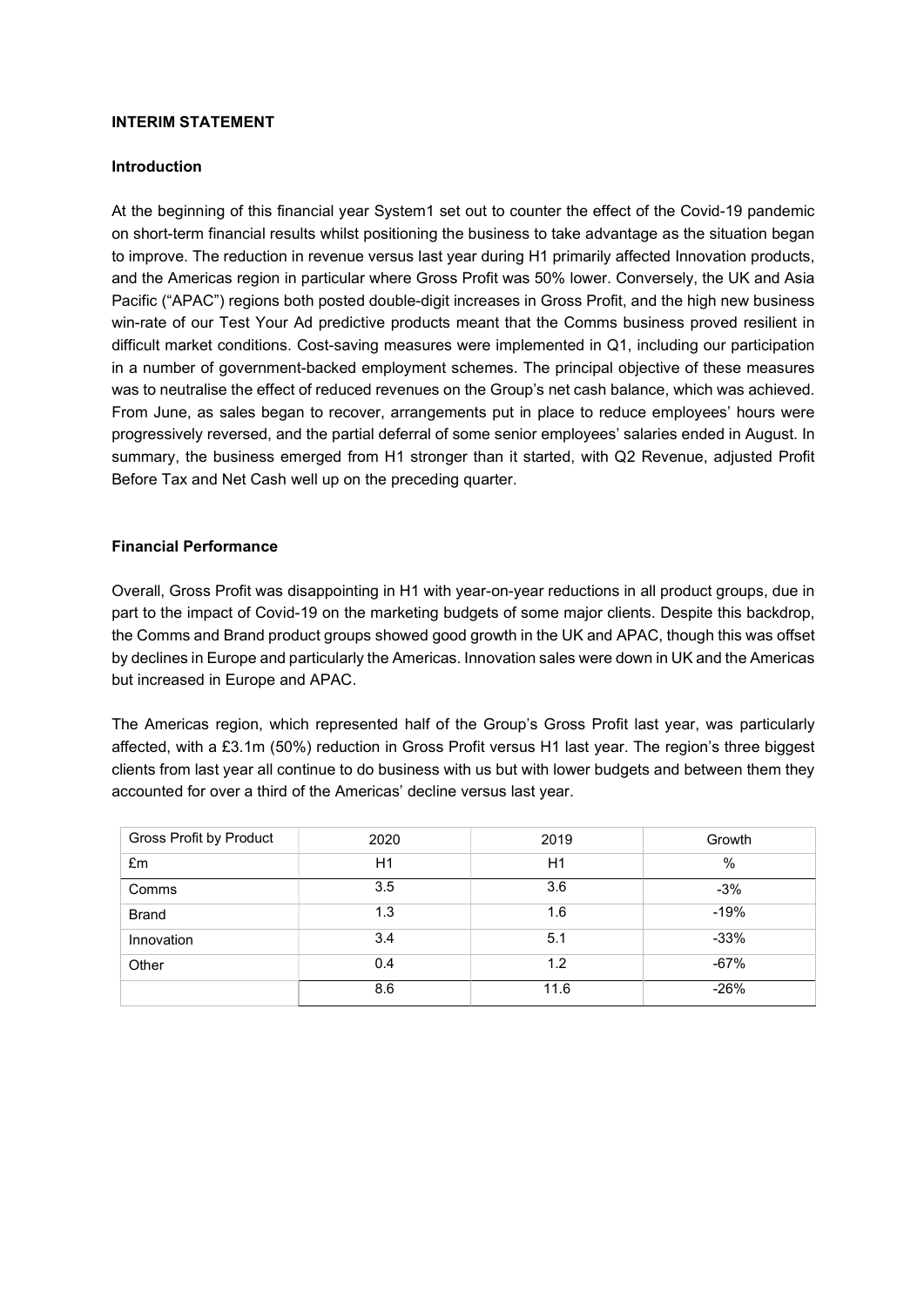| Gross Profit by Region    | 2020 | 2019 | Growth |
|---------------------------|------|------|--------|
| £m                        | H1   | H1   | $\%$   |
| Americas                  | 3.1  | 6.2  | $-50%$ |
| United Kingdom            | 2.6  | 2.3  | 10%    |
| <b>Continental Europe</b> | 2.1  | 2.5  | $-16%$ |
| <b>APAC</b>               | 0.8  | 0.6  | 28%    |
|                           | 8.6  | 11.6 | $-26%$ |

The Company has consolidated AdRatings into the Comms business and prior period comparatives have been restated. Consistent with the Annual Report for the year ended 31 March 2020, Advertising Agency results have been consolidated into the United Kingdom business and the comparatives for the period ended 30 September 2019 have been restated accordingly.

The Company reviewed its office footprint for lease impairment under IFRS16 in view of the ongoing Covid-19 pandemic and System1's widespread adoption of new ways of working. This move to working from home has already contributed to the closure of our offices in Rio, Sydney and Los Angeles, and we will not retain offices in Rotterdam, Hamburg or Chicago after the current leases expire. The review concluded that a significant reduction in the utilisation of the New York office required an impairment of the lease asset alongside much smaller impairments on three other leases in Chicago, Hamburg and Rotterdam. We intend to move to a smaller space in New York before the end of 2022. The resulting £1.0m non-cash Impairment Charge (£0.9m related to the New York office) affects the Group's Statutory Costs and Profit Before Tax but is excluded from the Adjusted figures. Whilst cash flow is not affected by the impairment charge, reported annualised operating costs will be approximately £0.4m lower from now on

Adjusted Operating Costs fell by 14% compared with H1 2019/20, broadly in line with the year-on-year reduction in average employee numbers (H1 2020/21: 128; H1 2019/20: 145). Headcount in areas focussed on selling and delivering client projects was managed down in line with the reduction in Revenue. We continued to restructure the sales team and have several new hires joining in the new year. We increased further the number of employees in IT whilst reducing the usage of contractors who had kick-started our product development last year, hence maintaining a similar overall level of investment in development and infrastructure year on year. Statutory Administrative Costs fell by 12% and included £1.0m of non-cash Impairment charges and a £0.6m benefit from government programmes, primarily the Paycheck Protection Program ("PPP") in the USA. These two items and a number of smaller adjustments between Statutory and Adjusted expenditure are set out in the table below.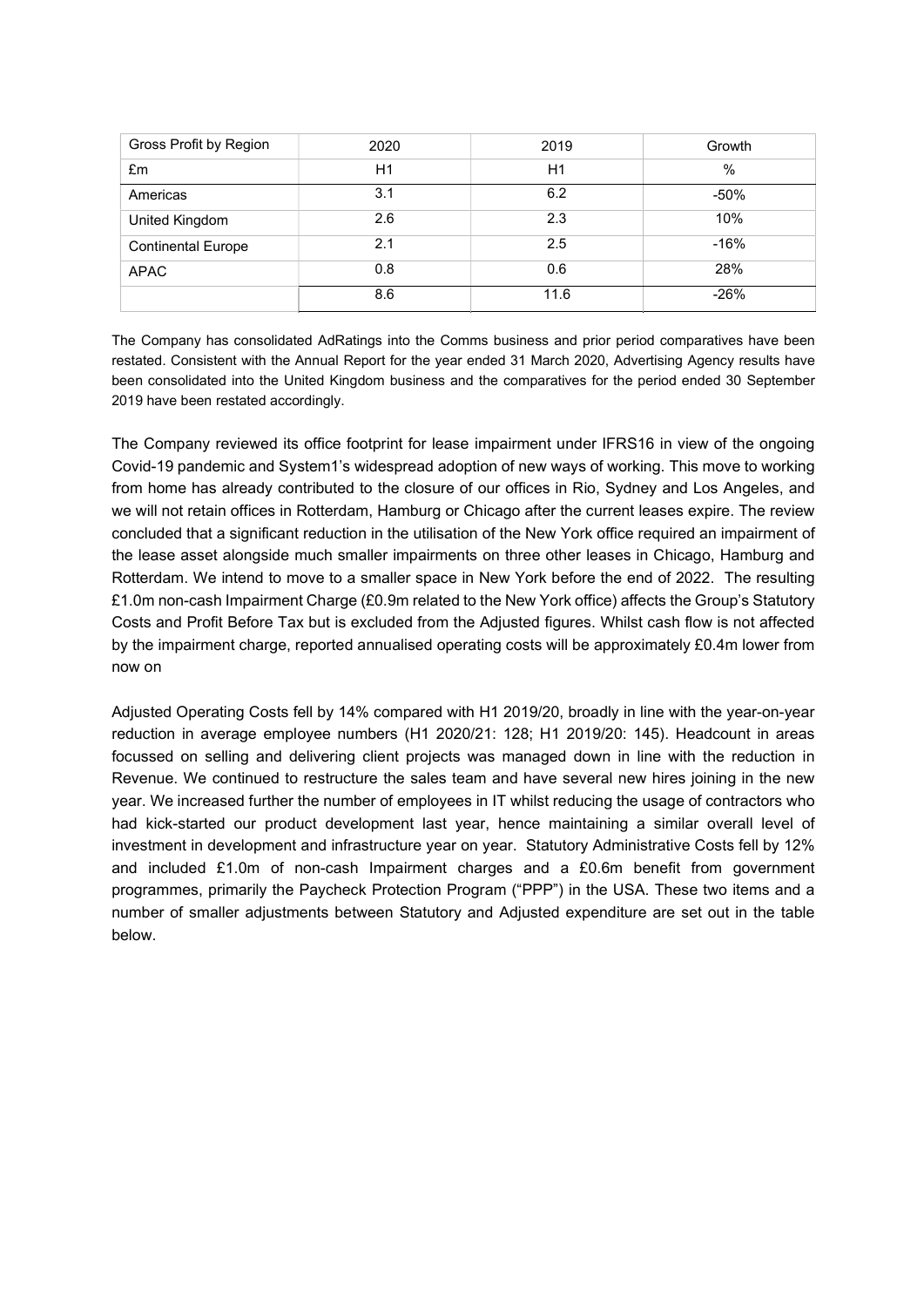| £m                                | $\overline{2020}$        | 2019             | Growth    |
|-----------------------------------|--------------------------|------------------|-----------|
| Revenue                           | 10.1                     | 13.7             | (26%)     |
| Less: Advertising Agency          | $\overline{a}$           | (0.1)            |           |
| <b>Adjusted Revenue</b>           | 10.1                     | 13.6             | (25%)     |
|                                   |                          |                  |           |
| <b>Gross Profit</b>               | 8.6                      | 11.6             | (26%)     |
| Less: Advertising Agency          | $\frac{1}{2}$            | (0.1)            |           |
| <b>Adjusted Gross Profit</b>      | 8.6                      | 11.5             | (25%)     |
|                                   |                          |                  |           |
| <b>Administrative Expenses</b>    | 8.9                      | 10.1             |           |
| <b>Finance Expense</b>            | 0.1                      | $\overline{0.1}$ |           |
| <b>Total Operating Costs</b>      | 9.0                      | 10.2             | (12%)     |
|                                   |                          |                  |           |
| Operating Costs before Impairment | 8.0                      | 10.2             | (22%)     |
| Impairment                        | 1.0                      |                  | <b>NM</b> |
| <b>Total Operating Costs</b>      | $\overline{9.0}$         | 10.2             | (12%)     |
|                                   |                          |                  |           |
| Impairment                        | (1.0)                    | $\blacksquare$   |           |
| <b>Advertising Agency</b>         | $\overline{\phantom{a}}$ | (0.1)            |           |
| <b>Share-based Payments</b>       | $\frac{1}{2}$            | 0.1              |           |
| Severance Costs                   | (0.6)                    | (0.1)            |           |
| <b>Bonus Costs</b>                | $\overline{0.1}$         | (0.4)            |           |
| Government Support                | 0.6                      | $\blacksquare$   |           |
| Movement in Provisions            | 0.1                      | (0.1)            |           |
| <b>Adjusted Operating Costs</b>   | 8.2                      | 9.6              | (14%)     |

#### Dividends

As previously announced, no interim dividend will be paid (2019/20: 1.1p per share).

## Tax

The Company has recognised a tax credit of £0.5m in the six months to 30 September 2020 (2019: tax charge of £0.5m). The credit includes £0.5m received in respect of an R&D claim for FY2018/19 for which no asset was previously recognised. The Company anticipates completing a similar claim for FY2019/20 before the end of the current financial year. Excluding the R&D tax credit, the Company has recognised a small tax charge (of less than £0.1m) on a pre-tax loss of £0.4m, due to the distribution of profits and losses across multiple tax jurisdictions and the restriction of carried forward losses.

## Earnings Per Share

The Company's share base has not changed significantly over the period, and earnings per share declined in line with Profit After Tax. Fully diluted and basic Earnings Per Share declined 86%.

The Company has share options which could dilute basic earnings per share in the future. However vested options represent a relatively modest 2% of the Company's voting shares. Unvested options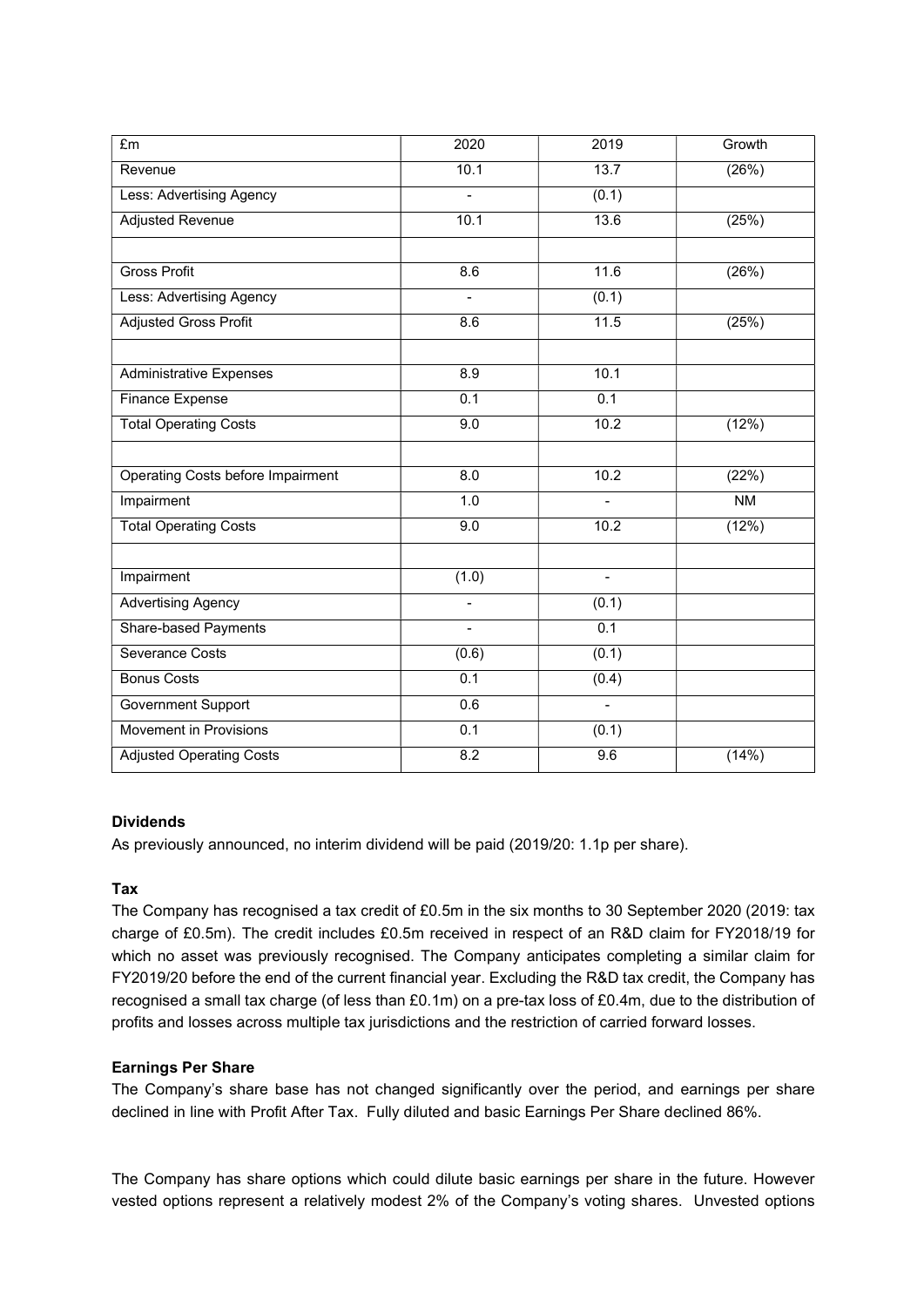(and conditional share awards) are more significant at 9%. These have been awarded under the Company's long-term incentive plan, full details of which are set out in the Company's 2019/20 Annual Report.

## Cash

H1 Operating Cash Flow pre-financing of £1.0m (2019: £0.5m) included the receipt of a £0.5m R&D tax credit in the UK. The US subsidiary received a loan of £0.5 million under the PPP scheme which has been fully forgiven in November 2020, but is treated as a short-term loan at 30 September 2020 and increases our reported borrowings to £2.9m (31 March 2020: £2.5m). Deducting the £2.9m of borrowings from the £8.0m cash balance (31 March 2020: £6.7m) leaves net cash of £5.1m at the end of H1 (31 March 2020: £4.1m)

A summary of our cash flow and closing cash position is shown below:

|                                          | £m    |
|------------------------------------------|-------|
| Loss Before Tax                          | (0.4) |
| <b>Tax Received</b>                      | 0.5   |
| Movement in Payables                     | (0.7) |
| Movement in Receivables                  | 0.5   |
| Capex                                    | (0.1) |
| Non-cash Items                           | 1.8   |
| <b>Property Lease Payments</b>           | (0.6) |
| Operating Cash Flow - before financing * | 1.0   |
| <b>Borrowings</b>                        | 0.5   |
| <b>Cash and Cash Equivalents</b>         | 8.0   |
| <b>Borrowings</b>                        | (2.9) |
| <b>Net Cash</b>                          | 5.1   |

\* Operating Cash Flow before financing is our key cash flow performance indicator, and we include office lease costs in calculating this. However, under IFRS 16, office lease costs are treated as a financing activity, and therefore shown as such in our Consolidated Cash Flow Statement.

## Balance Sheet

The impairment of property lease assets, and the remeasurement of expected lease terms, under IFRS 16 has reduced the right-of-use asset and the corresponding lease liabilities (current and non-current). The Company's borrowings consist of a £2.5m revolving credit facility and a short-term loan of £0.5m received under the PPP scheme in the United States which has been fully forgiven in November 2020. Total Equity remains essentially unchanged at £5.8m (31 March 2020: £5.8m) reflecting the H1 After-Tax Profit of £0.2m offset by a reduction in FX Translation Reserves.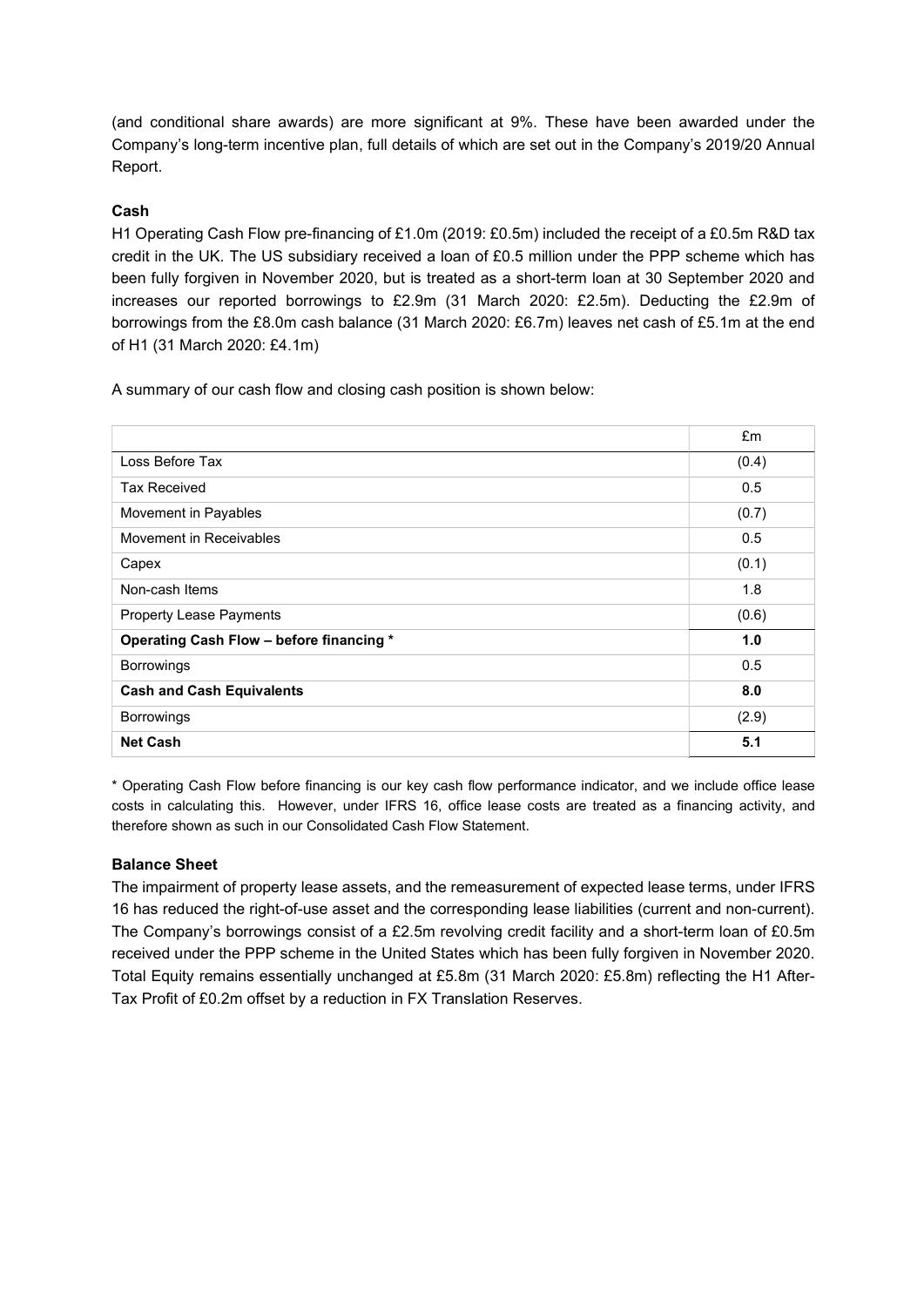## **Outlook**

Revenue and underlying profitability have recovered substantially since Q1. Our sales pipeline remains strong in the UK and is improving in the USA. These trends provide grounds for optimism. However, continued uncertainty over the medium- and longer-term impact of Covid-19 on the major economies in which System1 operates, heightened by recent "lock-down" measures, leads us to continue to suspend financial guidance.

John Kearon Chris Willford Chief Executive Officer Chief Financial Officer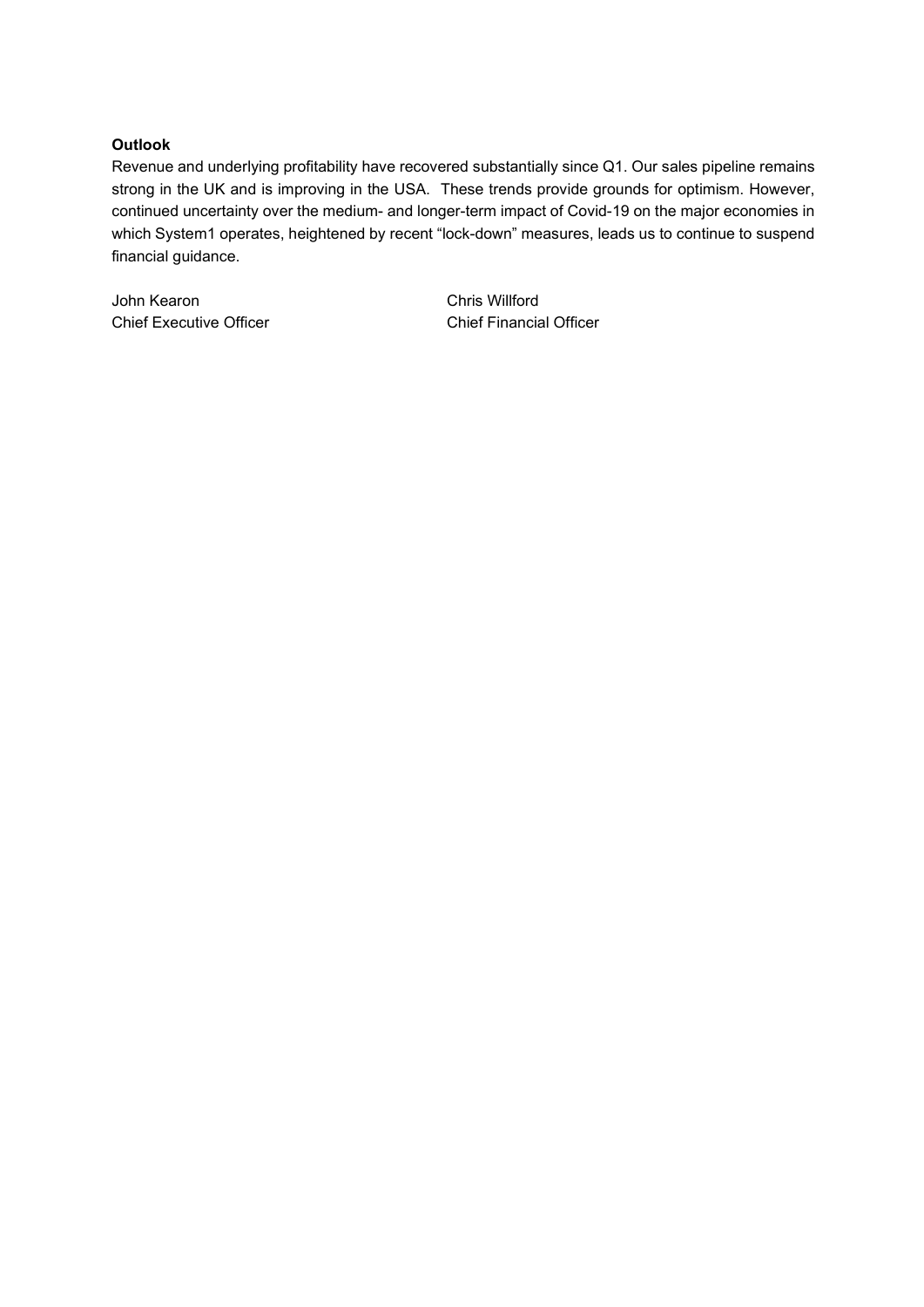## CONDENSED CONSOLIDATED INCOME STATEMENT

for the 6 months ended 30 September 2020

| Note                                          |                  |           | 6 months to |  |
|-----------------------------------------------|------------------|-----------|-------------|--|
|                                               | 30 Sep<br>30 Sep |           |             |  |
|                                               |                  | 2020      | 2019        |  |
|                                               |                  | Unaudited | *Restated   |  |
|                                               |                  |           | Unaudited   |  |
|                                               |                  |           | Total       |  |
|                                               |                  | Total     |             |  |
|                                               |                  | £000      | £000        |  |
|                                               |                  |           |             |  |
| <b>Revenue</b>                                | $\overline{4}$   | 10,133    | 13,725      |  |
|                                               |                  |           |             |  |
| Cost of sales                                 |                  | (1, 572)  | (2, 136)    |  |
|                                               |                  |           |             |  |
| <b>Gross profit</b>                           | $\overline{4}$   | 8,561     | 11,589      |  |
|                                               |                  |           |             |  |
| Administrative expenses                       |                  | (8,839)   | (10, 125)   |  |
|                                               |                  |           |             |  |
| <b>Operating (loss)/profit</b>                |                  | (278)     | 1,464       |  |
|                                               |                  |           |             |  |
| Finance expense                               |                  | (123)     | (60)        |  |
|                                               |                  |           |             |  |
| (Loss)/profit before taxation                 | 4                | (401)     | 1,404       |  |
|                                               |                  |           |             |  |
| Income tax credit/(expense)                   |                  | 528       | (514)       |  |
|                                               |                  |           |             |  |
| Profit for the financial period               |                  | 127       | 890         |  |
|                                               |                  |           |             |  |
| Attributable to equity holders of the Company |                  | 127       | 890         |  |

\*Prior period comparatives have been restated to consolidate the results of AdRatings into the underlying results of the Company

## Earnings per share attributable to equity holders of the Company

| Basic earnings per share   | .0p |      |
|----------------------------|-----|------|
|                            |     |      |
| Diluted earnings per share | .0p | o.9p |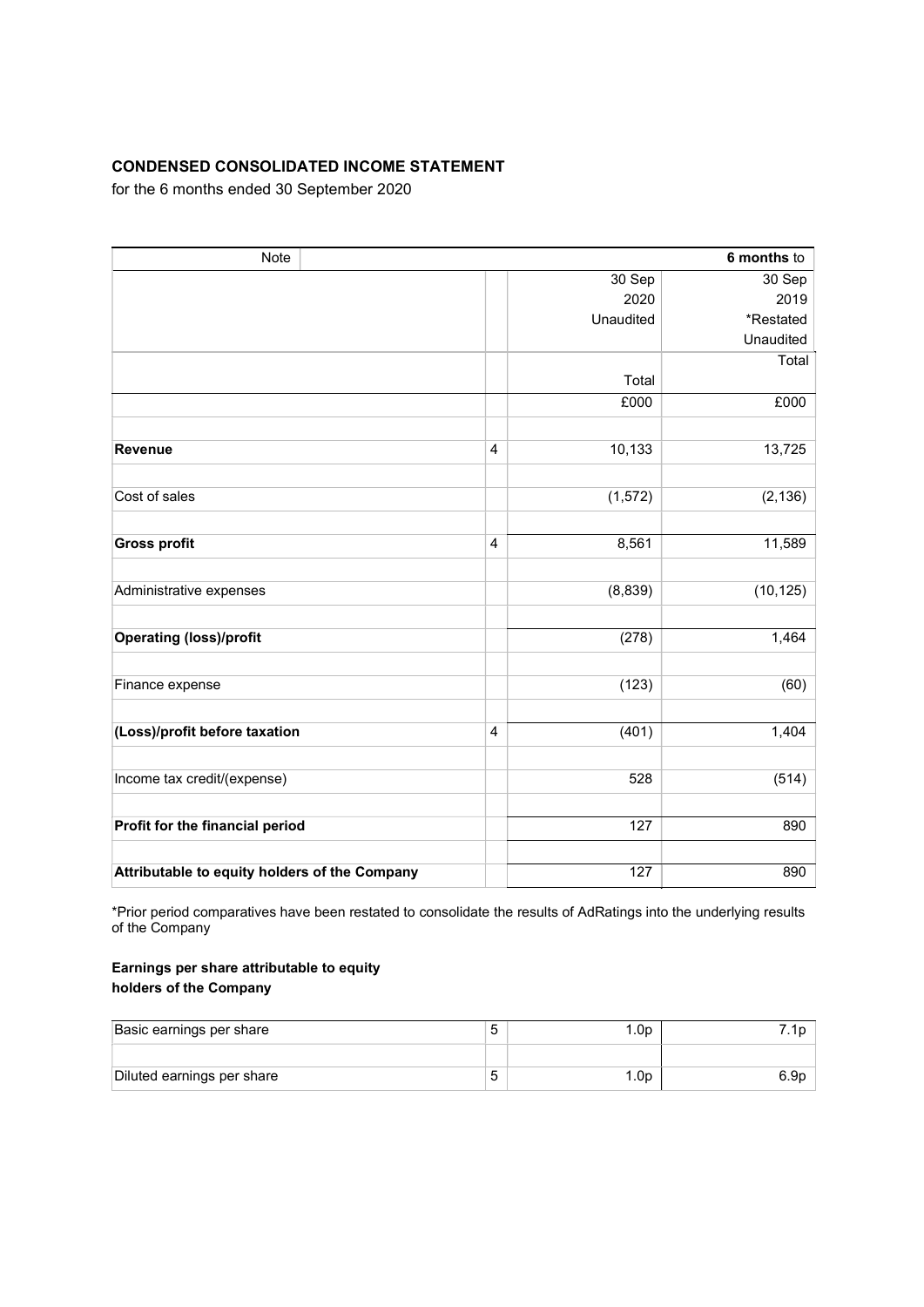## CONDENSED CONSOLIDATED STATEMENT OF COMPREHENSIVE INCOME

for the 6 months ended 30 September 2020

|                                                                  | 6 months to | 6 months to |
|------------------------------------------------------------------|-------------|-------------|
|                                                                  | 30 Sep 2020 | 30 Sep 2019 |
|                                                                  | Unaudited   | Unaudited   |
|                                                                  | £000        | £000        |
|                                                                  |             |             |
| Profit for the financial period                                  | 127         | 890         |
|                                                                  |             |             |
| Other comprehensive income:                                      |             |             |
| Items that may be subsequently reclassified to profit or loss    |             |             |
| Exchange differences on translating foreign operations           | (130)       | 171         |
| Other comprehensive (loss)/income for the period, net of tax     | (3)         | 1,061       |
|                                                                  |             |             |
| Total comprehensive (loss)/income attributable to equity holders | (3)         | 1,061       |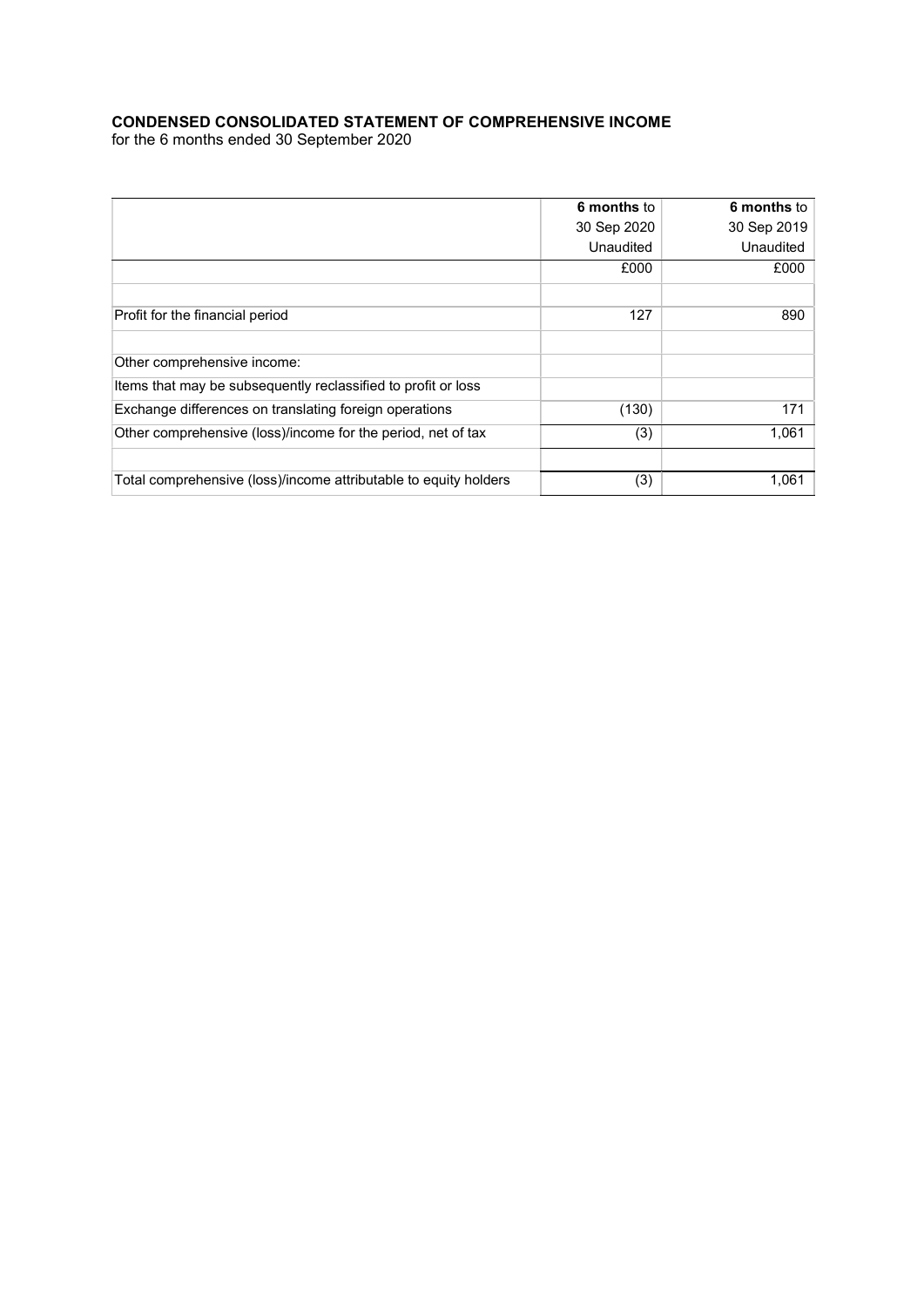#### CONDENSED CONSOLIDATED BALANCE SHEET

as at 30 September 2020

|                                                            | <b>Note</b> | 30 Sep 2020    | 31 Mar 2020 |
|------------------------------------------------------------|-------------|----------------|-------------|
|                                                            |             | Unaudited      | Audited     |
|                                                            |             | £000           | £000        |
| <b>ASSETS</b>                                              |             |                |             |
| <b>Non-current assets</b>                                  |             |                |             |
| Property, plant and equipment                              | 9           | 1,811          | 3,971       |
| Intangible assets                                          |             | 461            | 368         |
| Deferred tax asset                                         |             | 640            | 627         |
|                                                            |             | 2,912          | 4,966       |
| <b>Current assets</b>                                      |             |                |             |
| Contract costs                                             |             | 116            | 217         |
| Trade and other receivables                                |             | 5,053          | 5,423       |
| Income tax recoverable                                     |             |                | 21          |
| Cash and cash equivalents                                  |             | 8,047          | 6,650       |
|                                                            |             | 13,216         | 12,311      |
| <b>Total assets</b>                                        |             | 16,128         | 17,277      |
|                                                            |             |                |             |
| <b>EQUITY</b>                                              |             |                |             |
| Capital and reserves attributable to equity holders of the |             |                |             |
| Company                                                    |             |                |             |
| Share capital                                              | 11          | 132            | 132         |
| Share premium account                                      |             | 1,601          | 1,601       |
| Merger reserve                                             |             | 477            | 477         |
| Foreign currency translation reserve                       |             | $\overline{2}$ | 132         |
| Retained earnings                                          |             | 3,555          | 3,416       |
| <b>Total equity</b>                                        |             | 5,767          | 5,758       |
|                                                            |             |                |             |
| <b>LIABILITIES</b>                                         |             |                |             |
| <b>Non-current liabilities</b>                             |             |                |             |
| Provisions                                                 |             | 493            | 565         |
| Lease liabilities                                          | 10          | 2,005          | 3,273       |
| <b>Borrowings</b>                                          | 10          | 2,500          | 2,500       |
|                                                            |             | 4,998          | 6,338       |
| <b>Current liabilities</b>                                 |             |                |             |
| Provisions                                                 |             | 219            | 300         |
| Lease liabilities                                          | 10          | 1,186          | 1,001       |
| Borrowings                                                 | $10$        | 485            |             |
| Trade and other payables                                   |             | 3,027          | 3,209       |
| Income tax payable                                         |             | 14             |             |
| <b>Contract liabilities</b>                                |             | 432            | 671         |
|                                                            |             | 5,363          | 5,181       |
| <b>Total liabilities</b>                                   |             | 10,361         | 11,519      |
| <b>Total equity and liabilities</b>                        |             | 16,128         | 17,277      |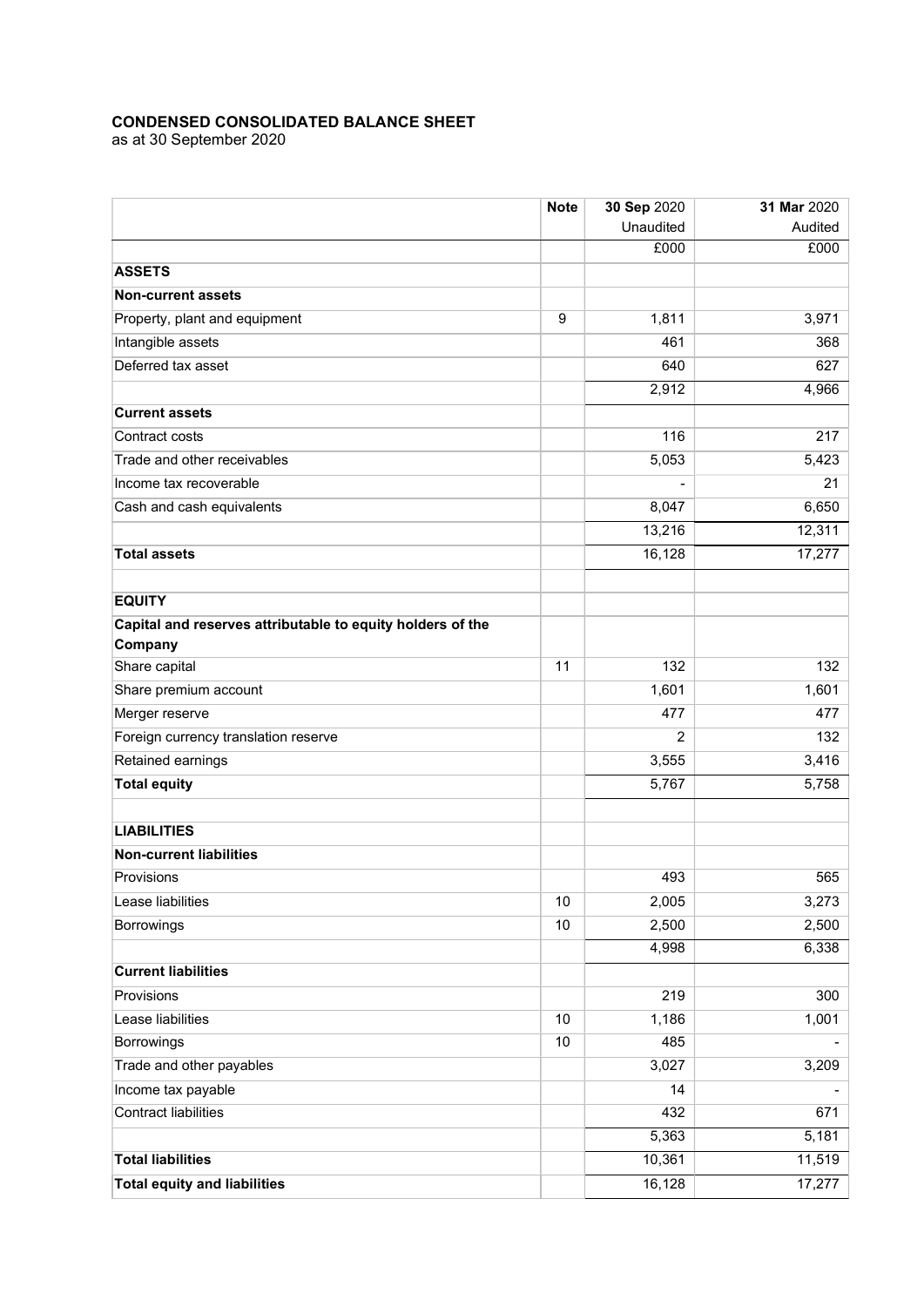## CONDENSED CONSOLIDATED CASH FLOW STATEMENT

for the six months ended 30 September 2020

|                                                      | Note | 6 months to | 6 months to |
|------------------------------------------------------|------|-------------|-------------|
|                                                      |      | 30 Sep 2020 | 30 Sep 2019 |
|                                                      |      | Unaudited   | Unaudited   |
|                                                      |      | £000        | £000        |
|                                                      |      |             |             |
| Net cash generated from operations                   | 8    | 1,189       | 1,550       |
| Tax received/(paid)                                  |      | 546         | (171)       |
| Net cash generated from operating activities         |      | 1,735       | 1,379       |
| Cash flows from investing activities                 |      |             |             |
| Purchase of property, plant and equipment            |      |             | (36)        |
| Purchase of intangible assets                        |      | (93)        | (263)       |
| Net cash used by investing activities                |      | (93)        | (299)       |
| Net cash flow before financing activities *          |      | 1,642       | 1,080       |
|                                                      |      |             |             |
| Cash flows from financing activities                 |      |             |             |
| Finance lease payments                               |      | (48)        | (23)        |
| Inception of new property leases                     |      | 20          | 229         |
| Property lease payments *                            |      | (543)       | (728)       |
| Proceeds from borrowings                             |      | 493         |             |
| Interest paid on office leases                       |      | (83)        | (60)        |
| Interest paid on bank borrowings                     |      | (40)        |             |
| <b>Dividends</b>                                     |      |             | (804)       |
| Net cash used by financing activities                |      | (201)       | (1,386)     |
| Net increase/(decrease) in cash and cash equivalents |      | 1,441       | (306)       |
|                                                      |      |             |             |
| Cash and cash equivalents at beginning of period     |      | 6,650       | 4,315       |
| Exchange losses on cash and cash equivalents         |      | (44)        | 95          |
| Cash and cash equivalents at end of period           |      | 8,047       | 4,104       |

\* Under IFRS 16 office lease costs are now treated as a "financing activity" (rather than as an operating activity, as was the case previously). Office lease costs are therefore not now included within "Net cash flow before financing activities" (the Company's key cash flow performance indicator). "Net cash flow before financing activities", adjusted for office leases, known by the Company as "Operating Cash Flow" is shown below: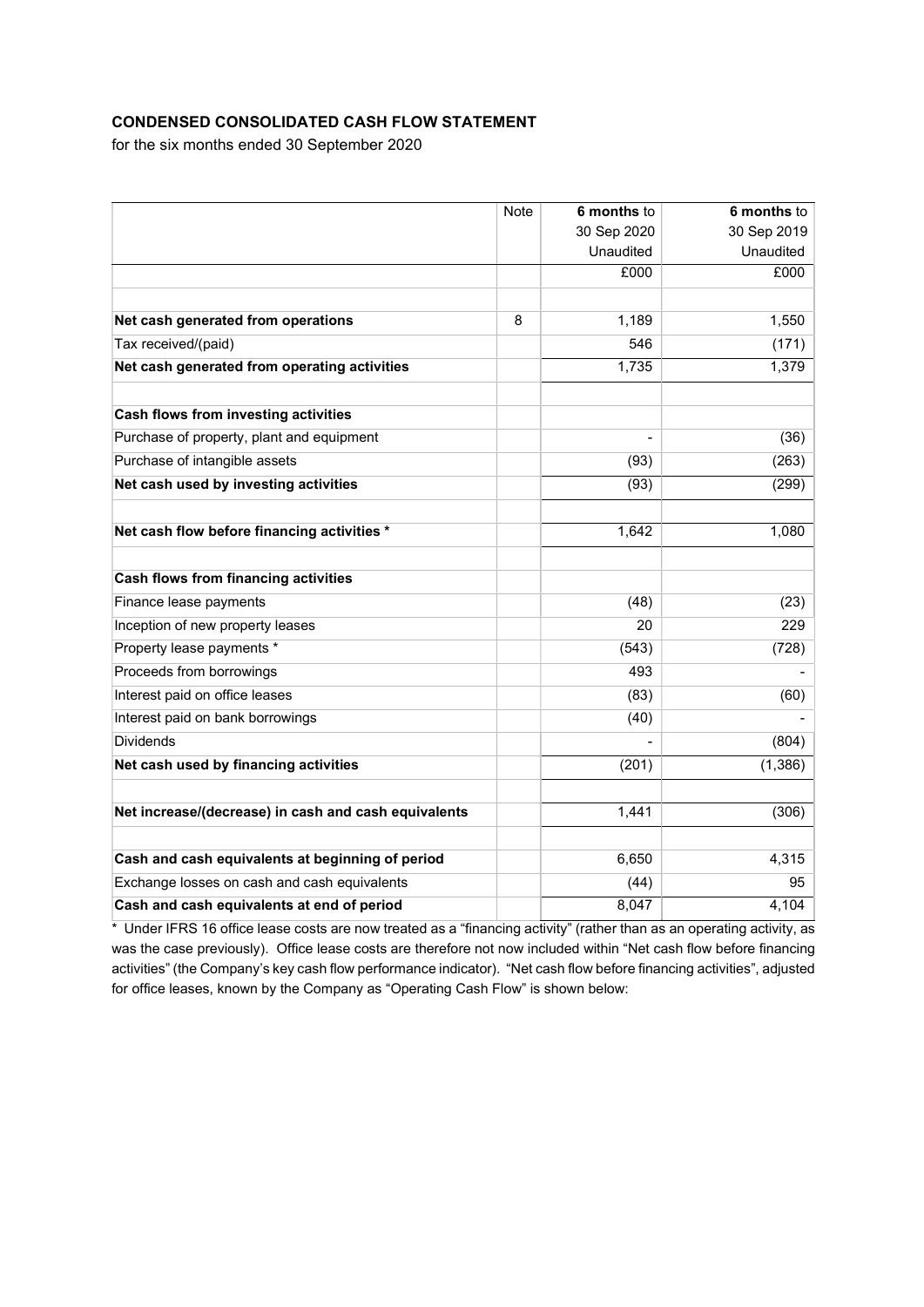## CONDENSED CONSOLIDATED CASH FLOW STATEMENT

for the six months ended 30 September 2020

|                                           | 6 months to | 6 months to |
|-------------------------------------------|-------------|-------------|
|                                           | 30 Sep 2020 | 30 Sep 2019 |
|                                           | Unaudited   | Unaudited   |
|                                           | £000        | £000        |
|                                           |             |             |
| Net cash flow before financing activities | 1,642       | 1,080       |
| Net cash outflow for property leases      | (626)       | (559)       |
| <b>Operating Cash Flow</b>                | 1,016       | 521         |

\*\* Prior period comparatives have been restated to consolidate AdRatings into the underlying results of the Company.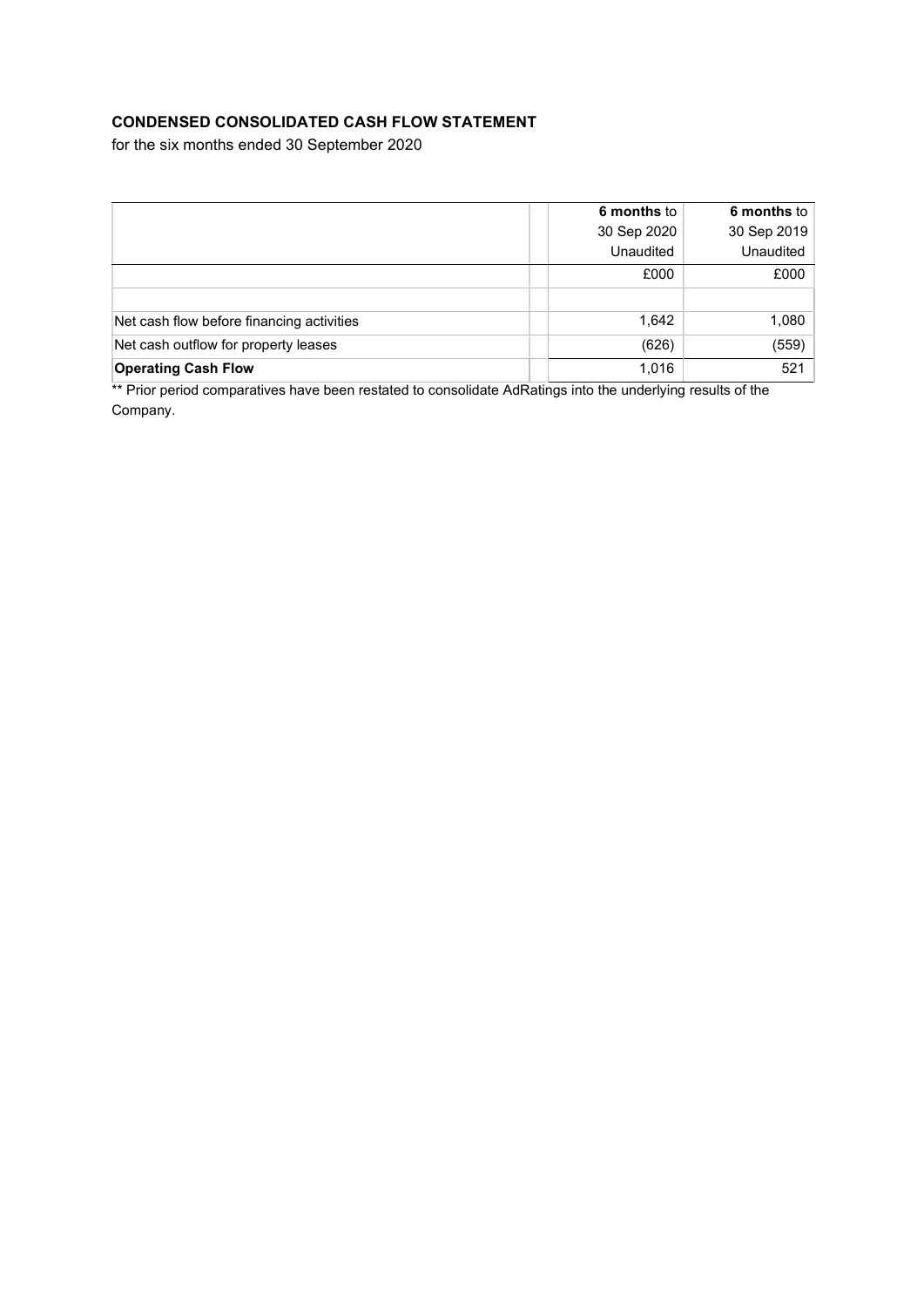## CONDENSED CONSOLIDATED STATEMENT OF CHANGES IN EQUITY

for the 6 months ended 30 September 2020

|                                    | Share                    | Share                        | Merger                   | Foreign                  | Retained       | Total |
|------------------------------------|--------------------------|------------------------------|--------------------------|--------------------------|----------------|-------|
|                                    | capital                  | premium                      | reserve                  | currency                 | earnings       |       |
|                                    |                          | account                      |                          | translation              |                |       |
|                                    |                          |                              |                          | reserve                  |                |       |
| Unaudited                          | £000                     | £000                         | £000                     | £000                     | £000           | £000  |
| At 1 April 2020                    | 132                      | 1,601                        | 477                      | 132                      | 3,416          | 5,758 |
| Loss for the financial period      | $\overline{a}$           | $\overline{\phantom{a}}$     | $\overline{\phantom{a}}$ | $\overline{\phantom{0}}$ | 127            | 127   |
| Other comprehensive income:        |                          |                              |                          |                          |                |       |
| - currency translation differences | $\blacksquare$           | $\overline{\phantom{a}}$     | $\overline{\phantom{a}}$ | (130)                    | $\blacksquare$ | (130) |
| Total comprehensive income         |                          |                              | $\blacksquare$           | (130)                    | 127            | (3)   |
| Transactions with owners:          |                          |                              |                          |                          |                |       |
| Employee share options scheme:     |                          |                              |                          |                          |                |       |
| - value of employee services       | $\overline{\phantom{a}}$ | $\blacksquare$               | $\overline{\phantom{a}}$ | $\overline{\phantom{0}}$ | 17             | 17    |
| - deferred tax debited to equity   | $\overline{\phantom{0}}$ | $\blacksquare$               | $\overline{\phantom{a}}$ | $\overline{\phantom{0}}$ | (5)            | (5)   |
| Dividends paid to owners           | $\blacksquare$           | $\blacksquare$               | $\overline{\phantom{a}}$ | $\overline{\phantom{0}}$ |                |       |
|                                    | $\overline{\phantom{0}}$ | $\blacksquare$               | $\overline{\phantom{a}}$ | $\overline{\phantom{0}}$ | 12             | 12    |
| At 30 September 2020               | 132                      | 1,601                        | 477                      | $\overline{2}$           | 3,555          | 5,767 |
| 6 months ended 30 September 2019   |                          |                              |                          |                          |                |       |
| At 1 April 2019                    | 132                      | 1,601                        | 477                      | 234                      | 4,580          | 7,024 |
| Profit for the financial period    | $\overline{\phantom{a}}$ | $\qquad \qquad \blacksquare$ | $\overline{a}$           | $\overline{\phantom{a}}$ | 890            | 890   |
| Other comprehensive income:        |                          |                              |                          |                          |                |       |
| - currency translation differences | $\overline{\phantom{a}}$ | $\overline{\phantom{a}}$     | $\overline{a}$           | 171                      |                | 171   |
| Total comprehensive income         | $\blacksquare$           | $\overline{\phantom{a}}$     | $\overline{a}$           | 171                      | 890            | 1,061 |
|                                    |                          |                              |                          |                          |                |       |

| ALIA PHILZUIS                      | ے د ا                    | ו טט, ו                  | 411                      | ⊬ت∠                      | 4.JOU                    | 1,024 |
|------------------------------------|--------------------------|--------------------------|--------------------------|--------------------------|--------------------------|-------|
|                                    |                          |                          |                          |                          |                          |       |
| Profit for the financial period    | $\overline{\phantom{0}}$ | $\blacksquare$           | -                        | -                        | 890                      | 890   |
| Other comprehensive income:        |                          |                          |                          |                          |                          |       |
| - currency translation differences | $\overline{\phantom{0}}$ | $\blacksquare$           | $\overline{\phantom{0}}$ | 171                      | $\overline{\phantom{0}}$ | 171   |
| Total comprehensive income         |                          | $\overline{\phantom{0}}$ | Ξ.                       | 171                      | 890                      | 1,061 |
| Transactions with owners:          |                          |                          |                          |                          |                          |       |
| Employee share options scheme:     |                          |                          |                          |                          |                          |       |
| - value of employee services       | $\qquad \qquad$          | $\overline{\phantom{a}}$ | -                        | $\overline{\phantom{0}}$ | (86)                     | (86)  |
| - deferred tax debited to equity   | $\overline{\phantom{0}}$ | $\overline{\phantom{0}}$ | -                        | $\overline{\phantom{0}}$ | (25)                     | (25)  |
| Dividends paid to owners           | $\overline{\phantom{0}}$ | $\blacksquare$           | $\overline{\phantom{0}}$ | -                        | (805)                    | (805) |
|                                    | -                        | $\blacksquare$           | $\overline{\phantom{0}}$ | -                        | (916)                    | (916) |
| At 30 September 2019               | 132                      | 1,601                    | 477                      | 405                      | 4,554                    | 7,169 |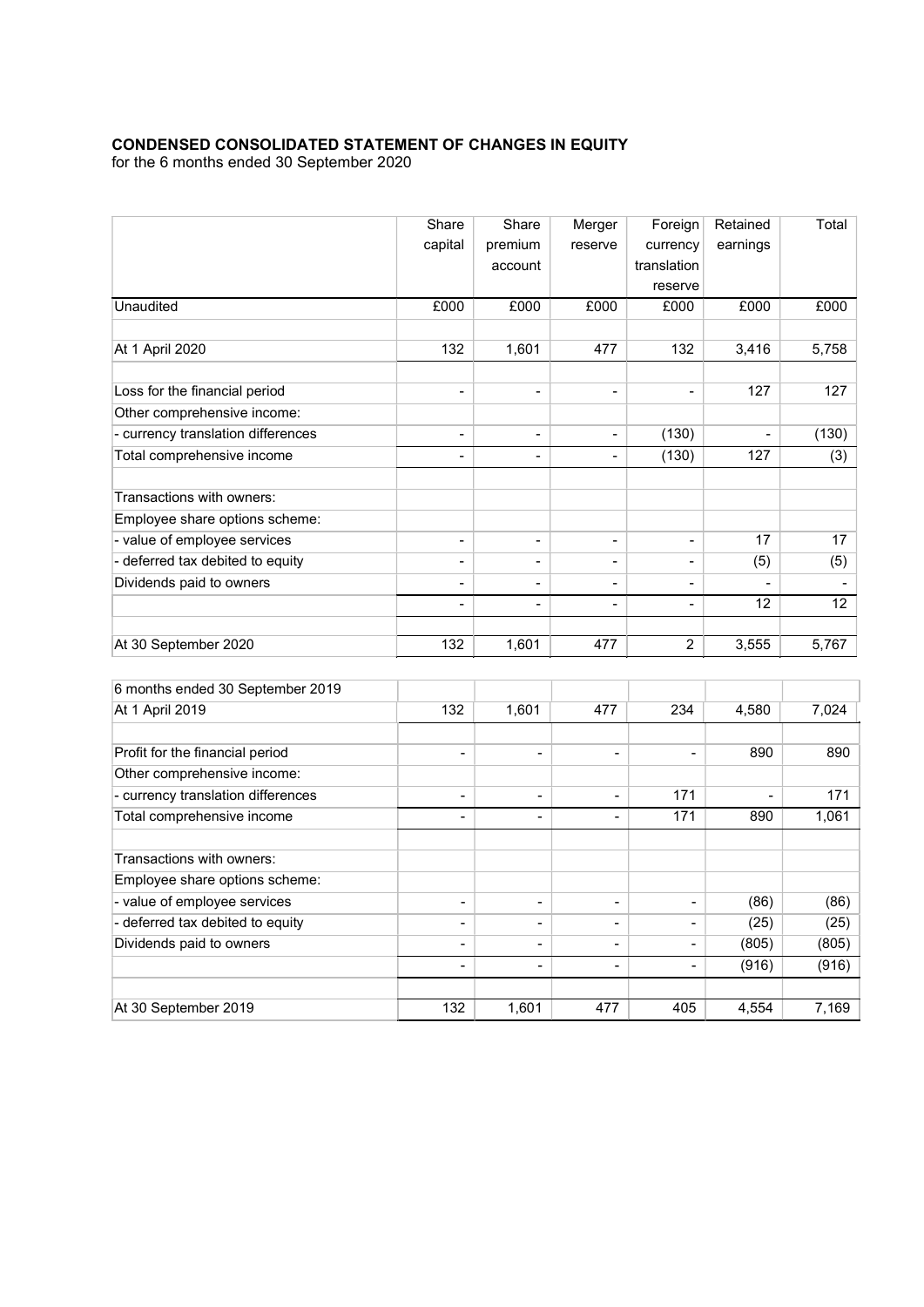## NOTES TO THE CONDENSED CONSOLIDATED FINANCIAL STATEMENTS

for the 6 months ended 30 September 2020

## 1. General information

System1 Group PLC ("the Company") is United Kingdom resident, and its subsidiaries (together "the Group") provide marketing and market research consultancy services. The Company's shares are listed on the AIM market of the London Stock Exchange ("AIM"). The address of the Company's registered office is 52 Bedford Row, Holborn, London, WC1R 4LR.

The Board of Directors approved this condensed consolidated interim financial information for issue on 17 November 2020.

The financial information set out in this interim report does not constitute statutory accounts as defined in Section 434 of the Companies Act 2006 and is unaudited. The Group's latest statutory financial statements were for the 12-month period ended 31 March 2020 and these have been filed with the Registrar of Companies. The auditor's report on those financial statements was unqualified and did not contain any statement under Section 498 of the Companies Act 2006.

## 2. Basis of preparation

This condensed consolidated interim financial information has been prepared in accordance with IAS 34, 'Interim financial reporting' as adopted by the European Union and on the going concern basis. This financial information should be read in conjunction with the financial statements for the 12-month period ended 31 March 2020, which have been prepared in accordance with IFRSs as adopted by the European Union.

## 3. Principal accounting policies

The principal accounting policies adopted are consistent with those of the financial statements for the 12-month period ended 31 March 2020.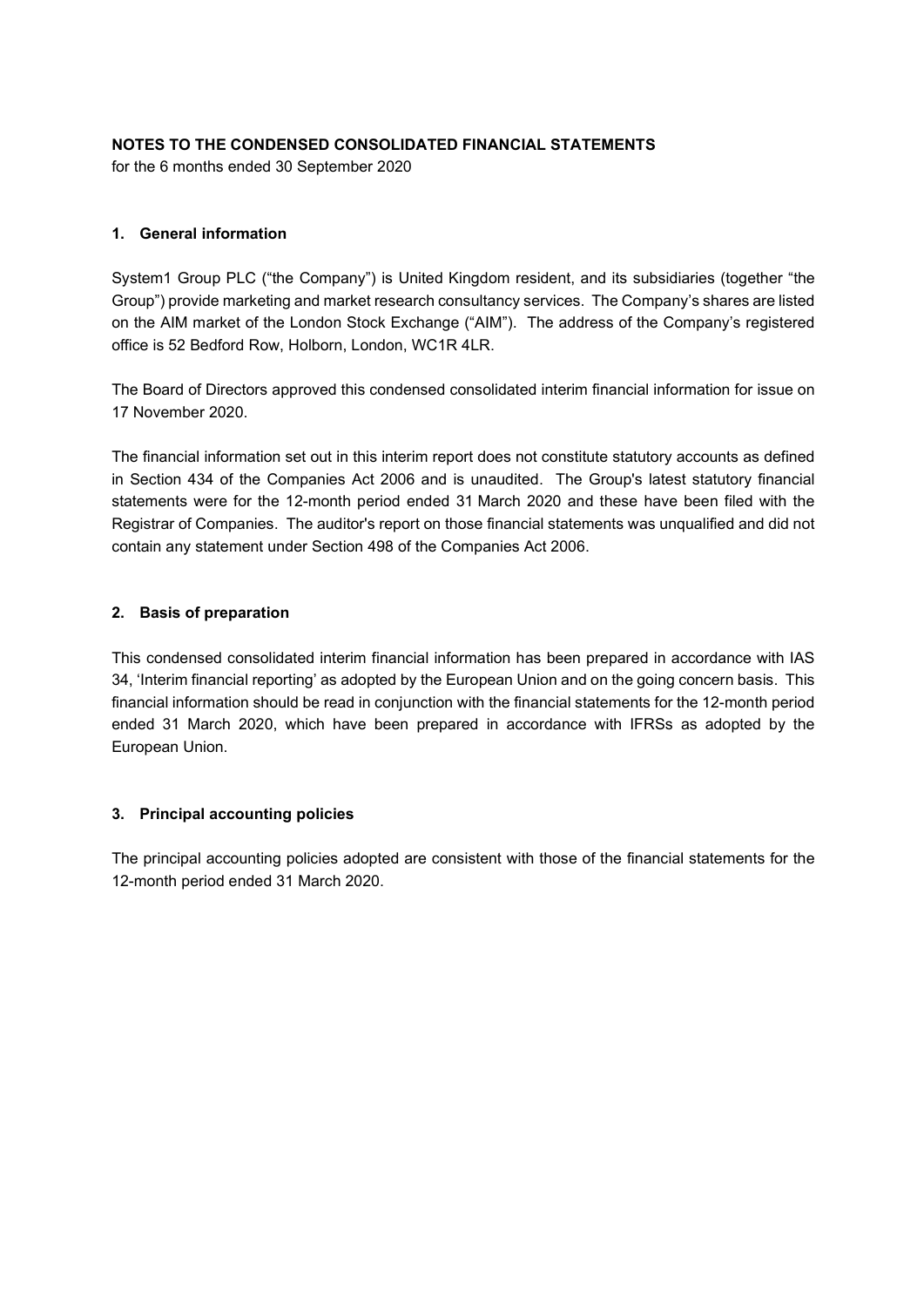## 4. Segment information

The financial performance of the Group's geographic operating units ("Reportable Segments") is set out below.

|                           |         | 6 months to 30 Sep 2020 |         | 6 months to 30 Sep 2019<br>Restated* |
|---------------------------|---------|-------------------------|---------|--------------------------------------|
|                           | Revenue | Gross                   | Revenue | Gross                                |
|                           |         | profit                  |         | profit                               |
|                           | £000    | £000                    | £000    | £000                                 |
|                           |         |                         |         |                                      |
| Americas*                 | 3,618   | 3,096                   | 7,177   | 6,156                                |
| United Kingdom*           | 2,983   | 2,587                   | 2,758   | 2,342                                |
| <b>Continental Europe</b> | 2,536   | 2,057                   | 3,048   | 2,450                                |
| <b>APAC</b>               | 996     | 821                     | 742     | 641                                  |
|                           | 10,133  | 8,561                   | 13,725  | 11,589                               |
|                           |         |                         |         |                                      |

\* The Group has consolidated AdRatings into the core business in the current period and the comparatives have been restated. Consistent with the segment reporting In the Annual Report for the year ended 31 March 2020, Advertising Agency results have been consolidated into the United Kingdom business and the comparatives for the period ended 30 September 2019 have been restated accordingly.

Segmental revenue is revenue generated from external customers and so excludes intercompany revenue and is attributable to geographical areas based upon the location in which the service is delivered. Operating expenses are not reported to the Executive Directors by segment but is provided at a consolidated level.

All revenues are recognised when the research results are delivered to the client, with the exception of AdRatings subscription revenues, which are recognised on a straight-line basis over the subscription term.

The split of business by Product is set out below.

|                        |         | 6 months to 30 Sep 2020 |        | 6 months to 30 Sep 2019<br>Restated* |
|------------------------|---------|-------------------------|--------|--------------------------------------|
|                        | Revenue | <b>Gross Profit</b>     |        | <b>Gross Profit</b>                  |
|                        | £000    | £000                    | £000   | £000                                 |
|                        |         |                         |        |                                      |
| Comms (Ad Testing) *   | 4,054   | 3,487                   | 4,068  | 3,629                                |
| Brand (Brand Tracking) | 1,701   | 1,300                   | 2,311  | 1,628                                |
| Innovation             | 3,864   | 3,370                   | 5,824  | 5,135                                |
| Other services         | 514     | 404                     | 1,522  | 1,197                                |
|                        | 10,133  | 8,561                   | 13,725 | 11,589                               |
|                        |         |                         |        |                                      |

\* The Group has consolidated AdRatings into the core business within Comms in the current period and the comparatives have been restated accordingly. In the Annual Report for the year ended 31 March 2020, Advertising Agency revenues were reported within Other services and the comparatives for the period ended 30 September 2019 have been restated accordingly.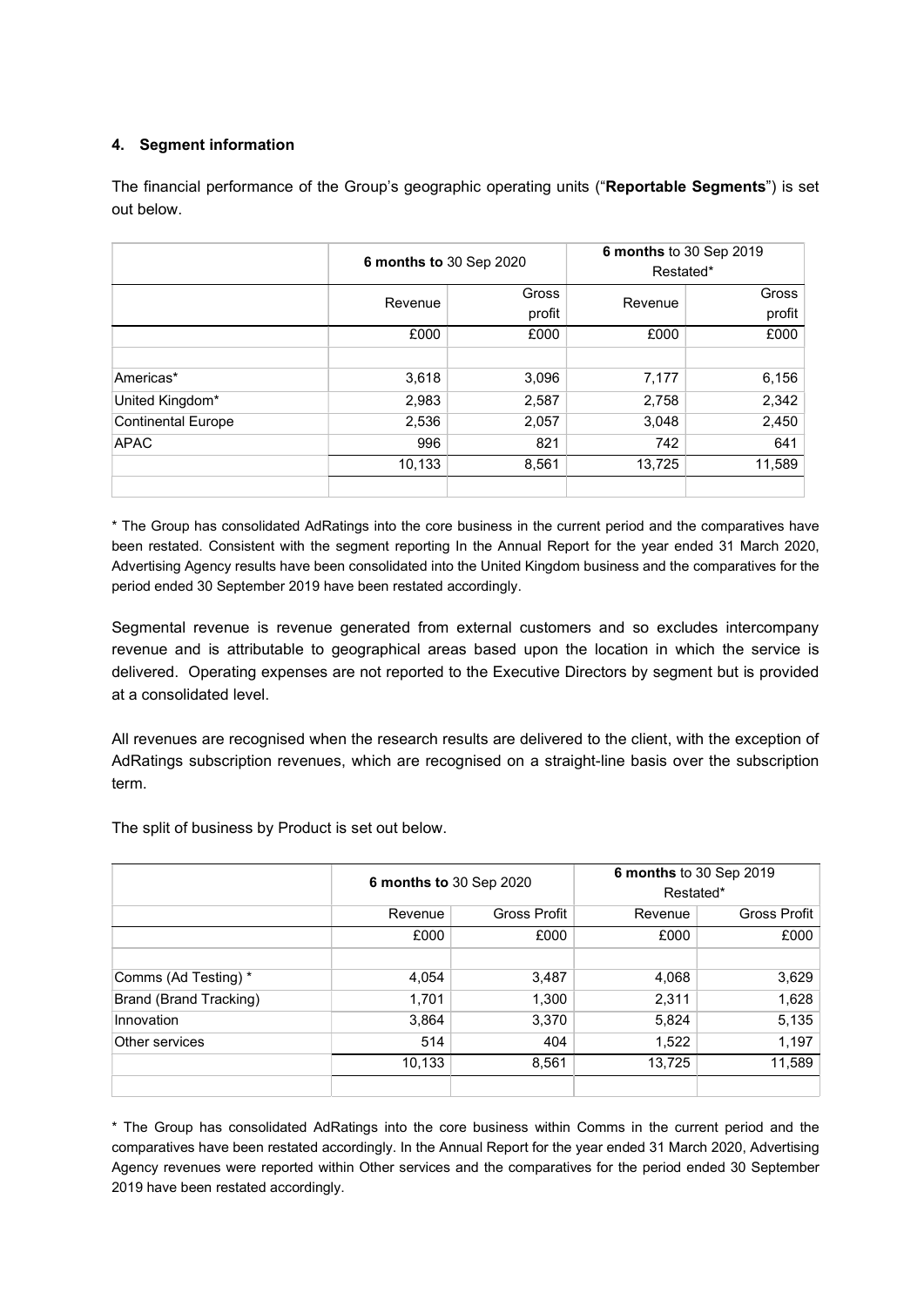## 4. Segment information (continued)

A reconciliation of total operating profit for Reportable Segments to total profit before income tax is set out below.

|                                             | Six months ended 30 Sep |          |
|---------------------------------------------|-------------------------|----------|
|                                             | 2020                    | 2019     |
|                                             | £000                    | £000     |
| <b>Gross profit for Reportable Segments</b> | 8,561                   | 11,589   |
| Central overheads                           | (7, 841)                | (10,224) |
| Impairment of right-of-use assets           | (973)                   |          |
| Share based payments*                       | (25)                    | 99       |
| <b>Operating (loss)/profit</b>              | (278)                   | 1,464    |
|                                             |                         |          |
| Finance expense                             | (123)                   | (60)     |
| (Loss)/profit before income tax             | (401)                   | 1,404    |

\*Inclusive of associated social security

Segmental operating profit excludes allocation of central overheads relating to the Group's Operations, IT, Marketing, HR, Legal and Finance teams and Board of Directors. Operating expenses are not reported to the Executive Directors by segment, but provided at a consolidated level.

## 5. Earnings per share

## (a) Basic earnings per share

Basic earnings per share is calculated by dividing profit attributable to equity holders of the Company by the weighted average number of Ordinary Shares in issue during the period:

|                                                             | Six months ended 30 Sep |            |  |
|-------------------------------------------------------------|-------------------------|------------|--|
|                                                             | 2020                    | 2019       |  |
|                                                             |                         |            |  |
| Profit attributable to equity holders of the Company (£000) | 127                     | 890        |  |
|                                                             |                         |            |  |
| Weighted average number of Ordinary Shares in issue         | 12,633,227              | 12,576,617 |  |
|                                                             |                         |            |  |
| <b>Basic earnings per share</b>                             | 1.0 <sub>D</sub>        | 7.1p       |  |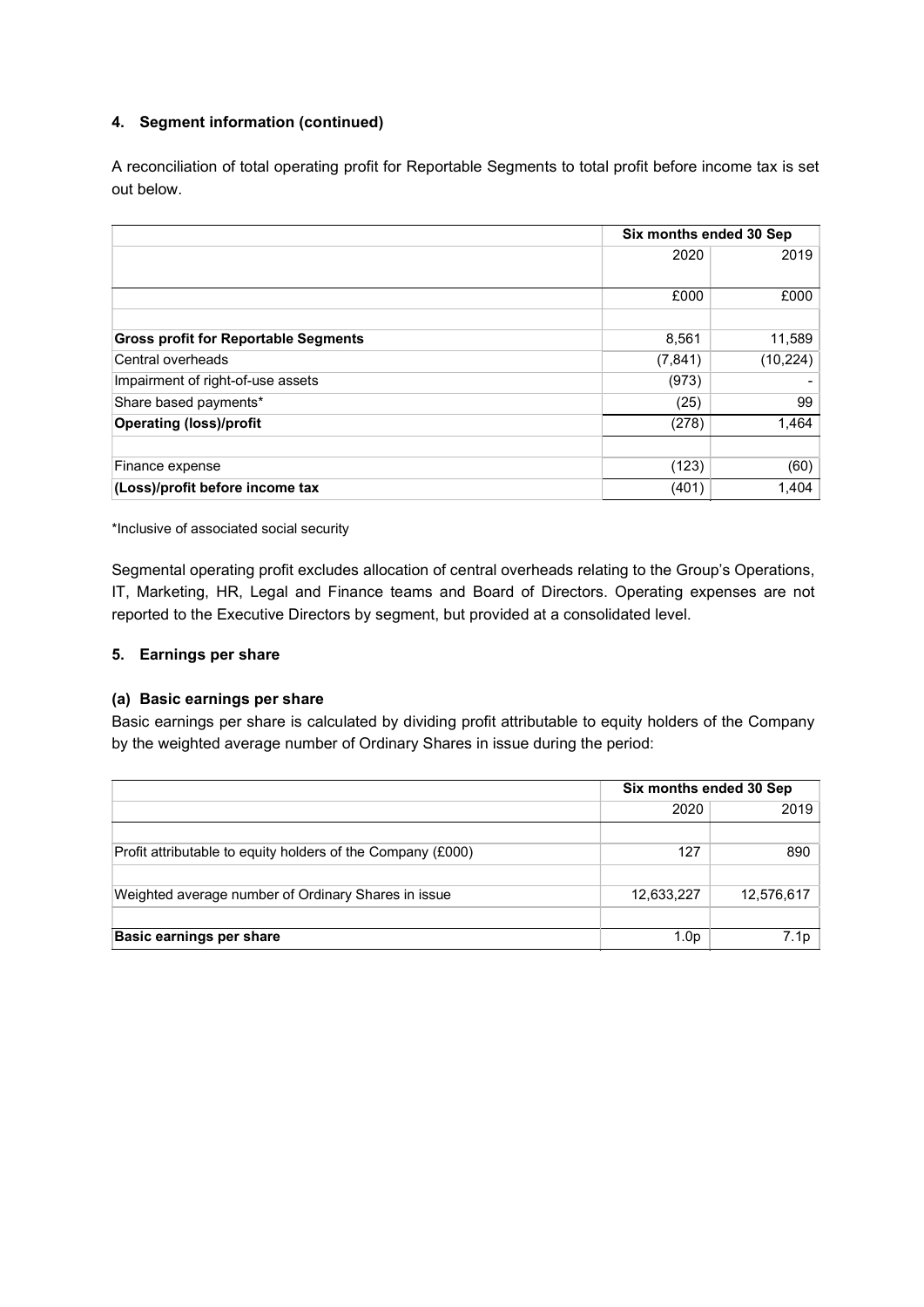## 5. Earnings per share (continued)

## (b) Diluted earnings per share

Diluted earnings per share is calculated by adjusting the weighted average number of shares outstanding assuming conversion of all dilutive share options to Ordinary Shares:

|                                                                              | Six months ended 30 Sep |            |  |
|------------------------------------------------------------------------------|-------------------------|------------|--|
|                                                                              | 2020                    | 2019       |  |
|                                                                              |                         |            |  |
| Profit attributable to equity holders of the Company (£000)                  | 127                     | 890        |  |
|                                                                              |                         |            |  |
| Weighted average number of Ordinary Shares in issue                          | 12,633,227              | 12,576,617 |  |
| Share options                                                                | 250,482                 | 327,988    |  |
| Weighted average number of Ordinary Shares for diluted earnings per<br>share | 12,883,709              | 12,904,605 |  |
|                                                                              |                         |            |  |
| Diluted earnings per share                                                   | 1.0 <sub>p</sub>        | 6.9p       |  |

## 6. Employees

The average number of staff employed by the Group during the financial period was as follows:

|                                                       | Six months ended 30 Sep |      |
|-------------------------------------------------------|-------------------------|------|
|                                                       | 2020                    | 2019 |
|                                                       | No                      | No   |
|                                                       |                         |      |
| Number of administrative staff (full-time equivalent) | 128                     | 145  |

## 7. Dividends

The Company has paid no dividends during the six months ended 30 September 2020 and has not proposed an interim dividend. During the six months ended 30 September 2019, the Company paid a final dividend of £0.80m in respect of the 12-month period ended 31 March 2019, and proposed an interim dividend of 1.1 pence per share, amounting to £0.14m, which was paid on 13 December 2019. The interim dividend of £0.14m was not recorded in the interim accounts for the six months ended 30 September 2019.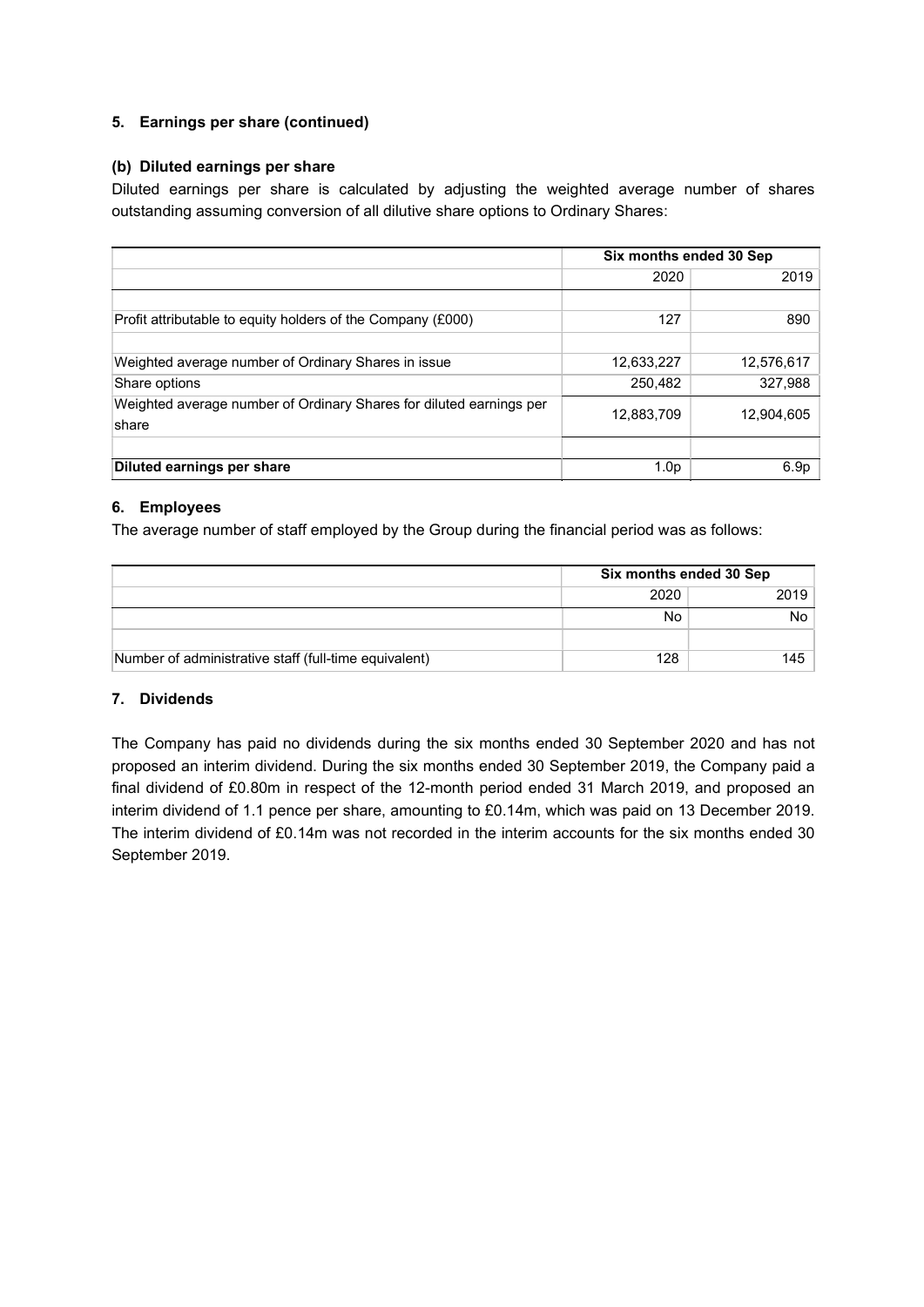## 8. Net cash generated from/(used by) operations

|                                         | Six months ended 30 Sep |       |
|-----------------------------------------|-------------------------|-------|
|                                         | 2020                    | 2019  |
|                                         | £000                    | £000  |
|                                         |                         |       |
| (Loss)/profit before taxation           | (401)                   | 1,404 |
| Depreciation (including Impairment)     | 1,582                   | 608   |
| Amortisation                            |                         | 160   |
| Loss on disposal                        | 16                      |       |
| Finance expense                         | 123                     | 60    |
| Share-based payment charge/(credit)     | 17                      | (86)  |
| Decrease in contract costs              | 100                     | 28    |
| Decrease in receivables                 | 371                     | 368   |
| Decrease in payables                    | (334)                   | (930) |
| Decrease in contract liabilities        | (240)                   | (82)  |
| Exchange differences on operating items | (44)                    | 20    |
| Net cash generated from operations      | 1,190                   | 1,550 |

## 9. Property, plant and equipment

For the 6 months ended 30 September 2020:

|                                    | Right-of-use | Furniture,   | Computer | Total    |
|------------------------------------|--------------|--------------|----------|----------|
|                                    | assets       | fittings and | hardware |          |
|                                    |              | equipment    |          |          |
|                                    | £000         | £000         | £000     | £000     |
| <b>At 1 April 2020</b>             |              |              |          |          |
| Cost                               | 5,532        | 452          | 1,398    | 7,382    |
| Accumulated depreciation           | (1, 725)     | (405)        | (1,281)  | (3, 411) |
| Net book amount                    | 3,807        | 47           | 117      | 3,971    |
| 6 months ended 30 September 2020   |              |              |          |          |
| Opening net book amount            | 3,807        | 47           | 117      | 3,971    |
| <b>Additions</b>                   | 20           |              |          | 20       |
| Disposals                          | (531)        | (4)          | (11)     | (546)    |
| Foreign exchange                   | (50)         | (3)          | 1        | (52)     |
| Depreciation charge for the period | (1, 525)     | (14)         | (43)     | (1, 582) |
| Closing net book amount            | 1,721        | 26           | 64       | 1,811    |
|                                    |              |              |          |          |
| At 30 September 2020               |              |              |          |          |
| Cost                               | 4,951        | 142          | 175      | 5,268    |
| Accumulated depreciation           | (3,230)      | (116)        | (111)    | (3, 457) |
| Net book amount                    | 1,721        | 26           | 64       | 1,811    |

Included within depreciation charges for the six months ended 30 September 2020 is £920,000 of impairment charges on right-of-use assets (six months ended 30 September 2019: £nil). During the six months to 30 September 2020, the financial effect of revising lease terms to reflect the actual and expected effect of exercising extension and termination options in lease arrangements is a reduction in right-of use assets and lease liabilities of £531,000 which is included in the disposals figure in the table above (six months ended 30 September 2019: £nil).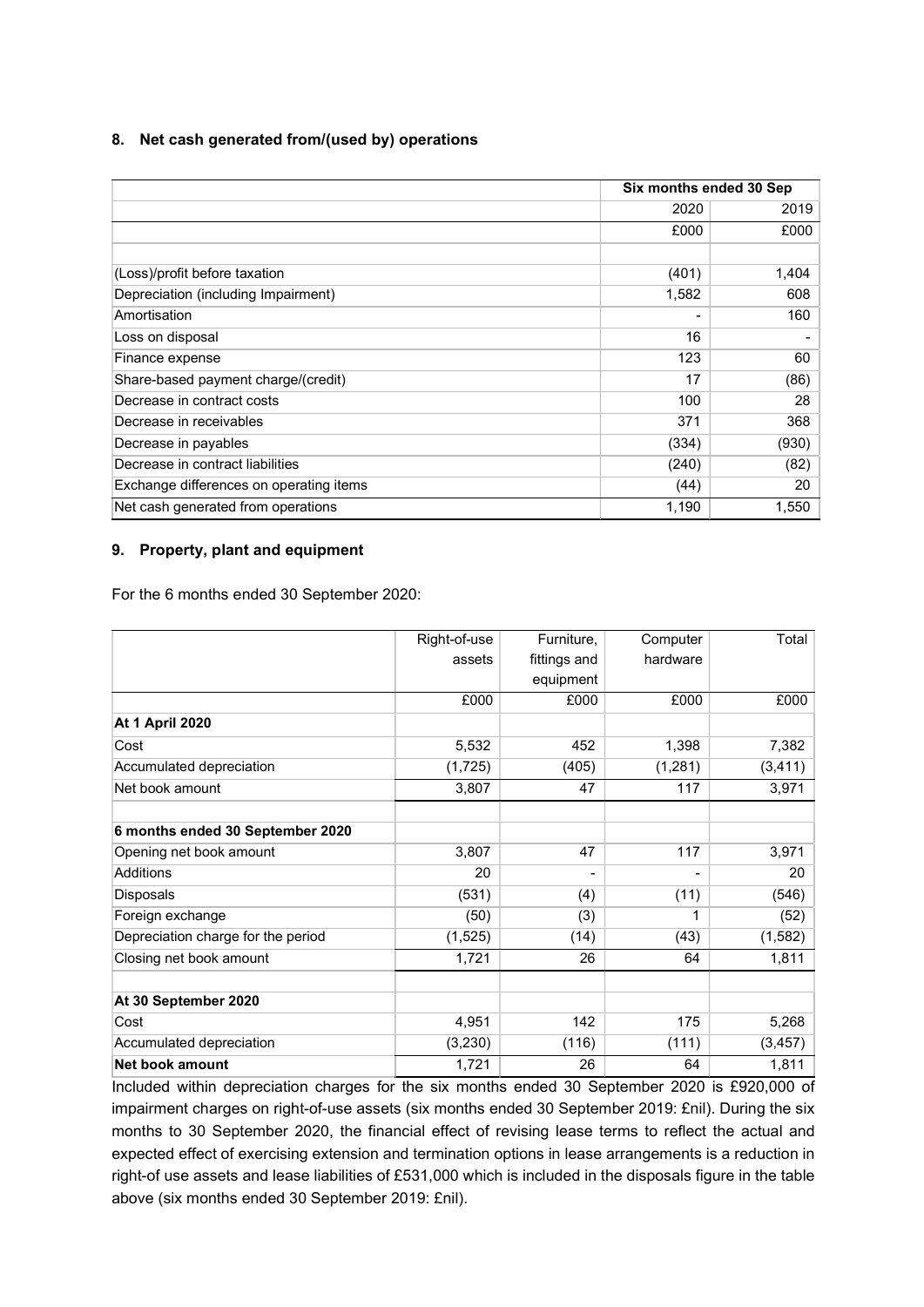# 9. Property, plant and equipment (continued)

For the 6 months ended 30 September 2019:

|                                    | Right-of-use | Furniture,               | Computer | Total    |
|------------------------------------|--------------|--------------------------|----------|----------|
|                                    | assets       | fittings and             | hardware |          |
|                                    |              | equipment                |          |          |
|                                    | £000         | £000                     | £000     | £000     |
| <b>At 1 April 2019</b>             |              |                          |          |          |
| Cost                               | 5,286        | 553                      | 1,285    | 7,124    |
| Accumulated depreciation           | (2,666)      | (422)                    | (1, 189) | (4,277)  |
| Net book amount                    | 2,620        | 131                      | 96       | 2,847    |
| 6 months ended 30 September 2019   |              |                          |          |          |
| Opening net book amount            | 2,620        | 131                      | 96       | 2,847    |
| <b>Additions</b>                   | 260          | $\blacksquare$           | 36       | 296      |
| <b>Disposals</b>                   | (31)         | $\overline{\phantom{a}}$ | -        | (31)     |
| Foreign exchange                   | 122          | $\mathfrak{p}$           | 2        | 126      |
| Depreciation charge for the period | (533)        | (37)                     | (38)     | (608)    |
| Closing net book amount            | 2,438        | 96                       | 96       | 2,630    |
| At 30 September 2019               |              |                          |          |          |
| Cost                               | 5,541        | 561                      | 1,346    | 7,448    |
| Accumulated depreciation           | (3, 103)     | (465)                    | (1,250)  | (4, 818) |
| <b>Net book amount</b>             | 2,438        | 96                       | 96       | 2,630    |

For the 12 months ended 31 March 2020:

|                                  | Right-of-use | Furniture,   | Computer | Total    |
|----------------------------------|--------------|--------------|----------|----------|
|                                  | assets       | fittings and | hardware |          |
|                                  |              | equipment    |          |          |
|                                  | £000         | £000         | £000     | £000     |
| <b>At 1 April 2019</b>           |              |              |          |          |
| Cost                             | 5,286        | 553          | 1,285    | 7,124    |
| Accumulated depreciation         | (2,666)      | (422)        | (1, 189) | (4,277)  |
| Net book amount                  | 2,620        | 131          | 96       | 2,847    |
| 12 months ended 31 March 2020    |              |              |          |          |
| Opening net book amount          | 2,620        | 131          | 96       | 2,847    |
| <b>Additions</b>                 | 2,336        |              | 102      | 2,438    |
| Disposals                        | (54)         | (13)         | -        | (67)     |
| Foreign exchange                 | 88           | 3            | -        | 91       |
| Depreciation charge for the year | (1, 183)     | (74)         | (81)     | (1, 338) |
| Closing net book amount          | 3,807        | 47           | 117      | 3,971    |
| <b>At 31 March 2020</b>          |              |              |          |          |
| Cost                             | 5,532        | 452          | 1,398    | 7,382    |
| Accumulated depreciation         | (1, 725)     | (405)        | (1, 281) | (3, 411) |
| <b>Net book amount</b>           | 3,807        | 47           | 117      | 3,971    |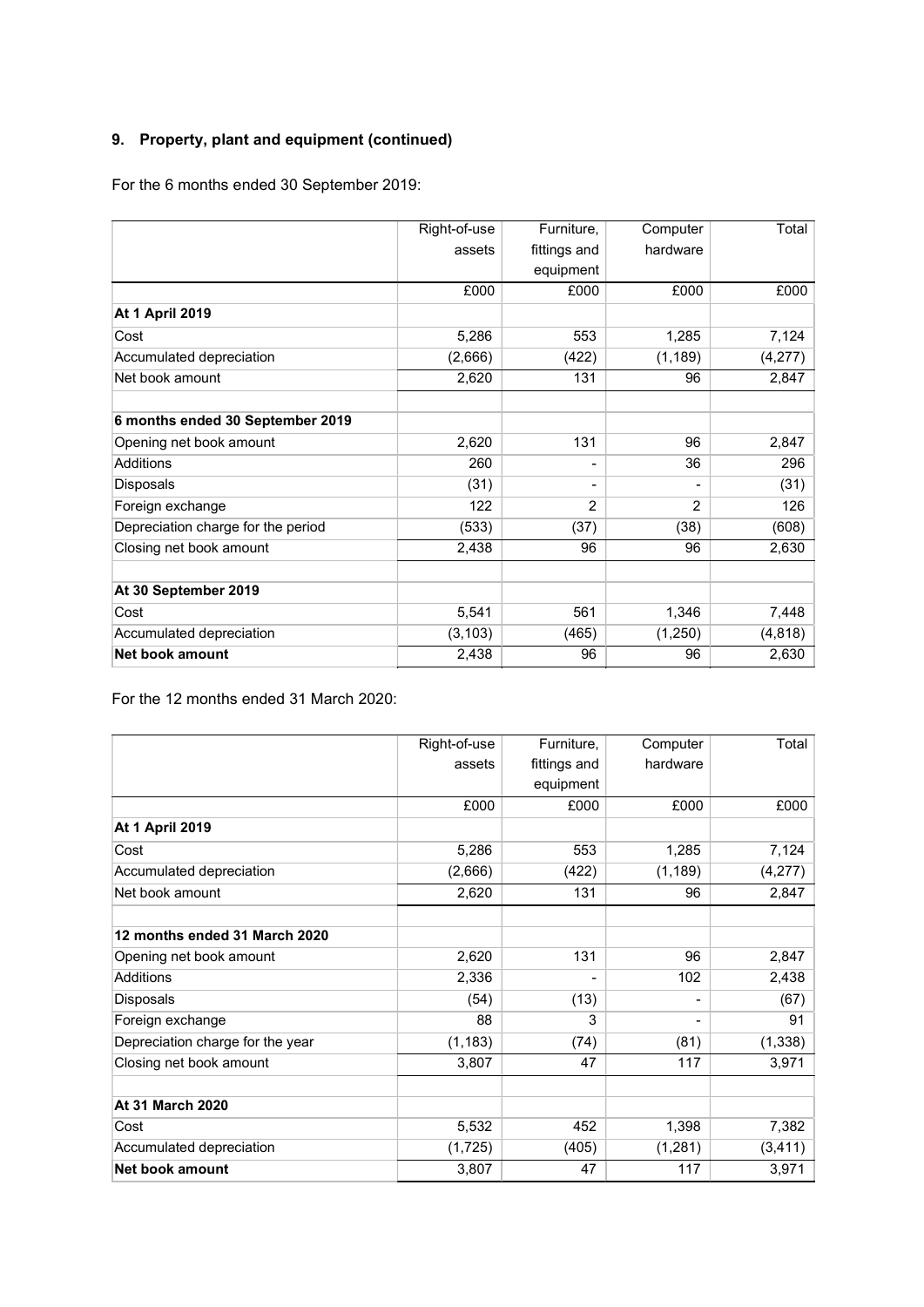## 10. Borrowings

|                            | 30 Sep 2020 | 31 Mar 2020 |
|----------------------------|-------------|-------------|
|                            | £000        | £000        |
| <b>Current liabilities</b> |             |             |
| Lease liabilities          | 1,186       | 1,001       |
| Borrowings                 | 485         | -           |
|                            | 1,671       | 1,001       |
| Non-current liabilities    |             |             |
| Lease liabilities          | 2,005       | 3,273       |
| Borrowings                 | 2,500       | 2,500       |
|                            | 4,505       | 5,773       |
|                            |             |             |

Included within borrowings for the period ended 30 September 2020 is £2,500,000 in respect of a revolving credit facility with HSBC (31 March 2020: £2,500,000). The facility is available for three years and is secured over the assets of those Group companies domiciled in the United Kingdom and the United States. The loan accrues interest at a rate of 2.5% above LIBOR and is subject to leverage and interest covenants.

Also included within borrowings is £485,000 in respect of amounts received under the Paycheck Protection Program ("PPP"), a US government-funded scheme designed to provide support to businesses in response to the Covid-19 pandemic. PPP loans are eligible for forgiveness up to 100% of the loan amount, and a corresponding asset has been recognised within income and other receivables for the anticipated approval of the Company's application.

Finance lease payables relate to the Company's property leases. During the six months to 30 September 2020, the financial effect of revising lease terms to reflect the actual and expected effect of exercising extension and termination options in lease arrangements is a reduction in finance lease payables of £531,000 (31 March 2020: £nil).

## 11. Share capital

At 30 September 2020, the Company had 13,226,773 shares in issue (31 March 2020: 13,226,773) of which 566,989 were held in treasury (31 March 2020: 626,989). During the six months to 30 September 2020, 60,000 nil cost options were exercised, and 350,572 options were cancelled. At the period end, the Company had 1,324,665 stock options outstanding of which 255,656 were fully vested. Full details of the equity award schemes can be found in the Company's Annual Report for the year ended 31 March 2020.